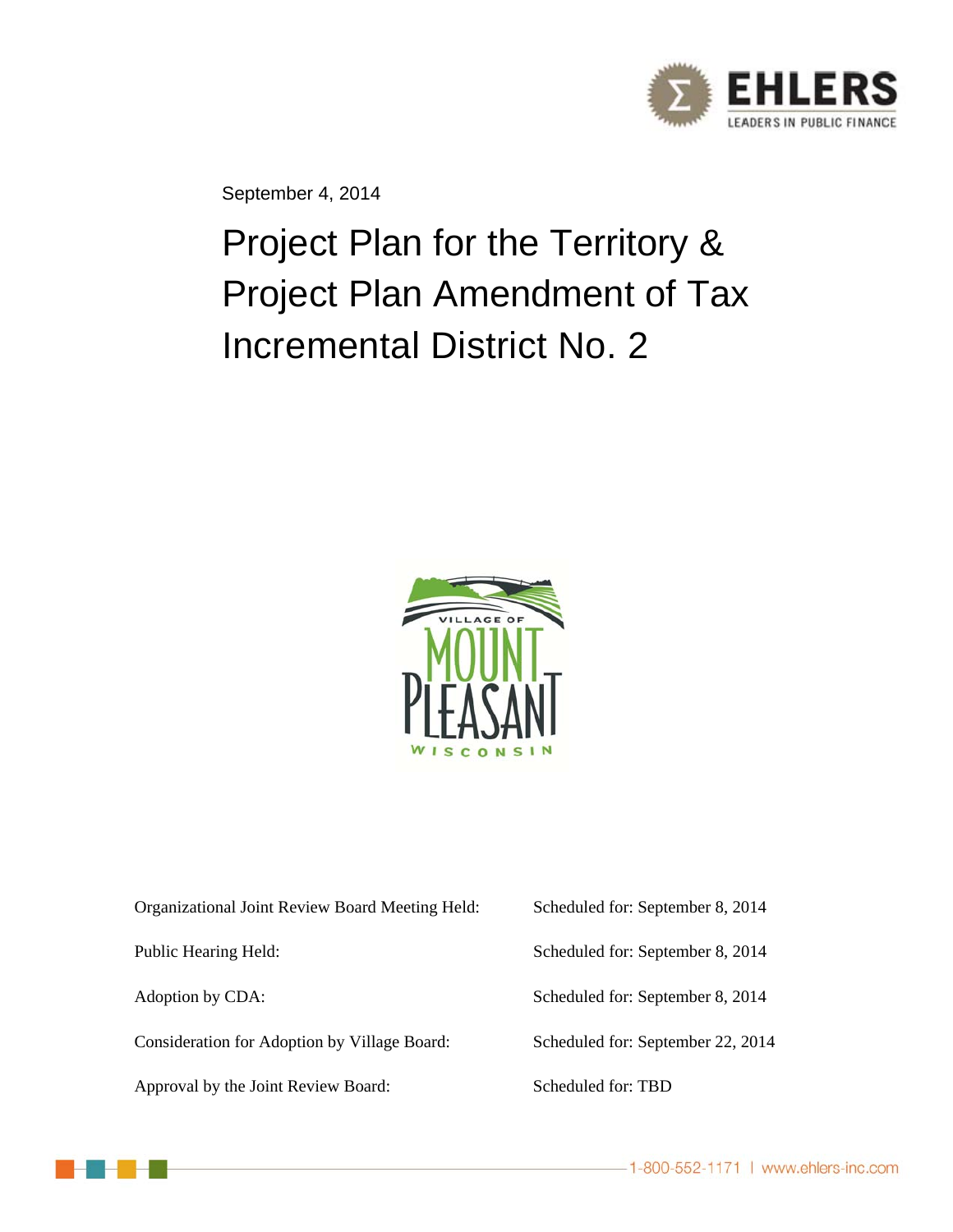## Tax Incremental District No. 2 Territory & Project Plan Amendment

#### Village of Mount Pleasant Officials

#### Village Board

| Mark Gleason          | Village President      |
|-----------------------|------------------------|
| John Hewitt           | Village Trustee        |
| Anna Marie Clausen    | Village Trustee        |
| David DeGroot         | Village Trustee        |
| Sonny Havn            | Village Trustee        |
| <b>Gary Feest</b>     | Village Trustee        |
| <b>Rick McCluskey</b> | Village Trustee        |
|                       | <b>Village Trustee</b> |

#### Village Staff

| Stephanie Kohlhagen | Village Clerk - Treasurer                                      |
|---------------------|----------------------------------------------------------------|
| Logan Martin        | Community Development Director & Executive Director of the CDA |
| Kurt Wahlen         | Village Administrator                                          |
| Timothy J. Pruitt   | Village Attorney                                               |
| Terri Gayhart       | Village Finance Director                                       |

#### CDA

| Patricia Barlament, Chair       | Jim Henke, Citizen Member        |
|---------------------------------|----------------------------------|
| Rob Richardson, Vice Chair      | Frank Risler, Citizen Member     |
| Mark Gleason, Village President | Jack Thorsen, Citizen Member     |
| David DeGroot, Village Trustee  | Logan Martin, Executive Director |
|                                 |                                  |

Joint Review Board

 Village Representative Racine County Gateway Technical College District Racine School District Public Member

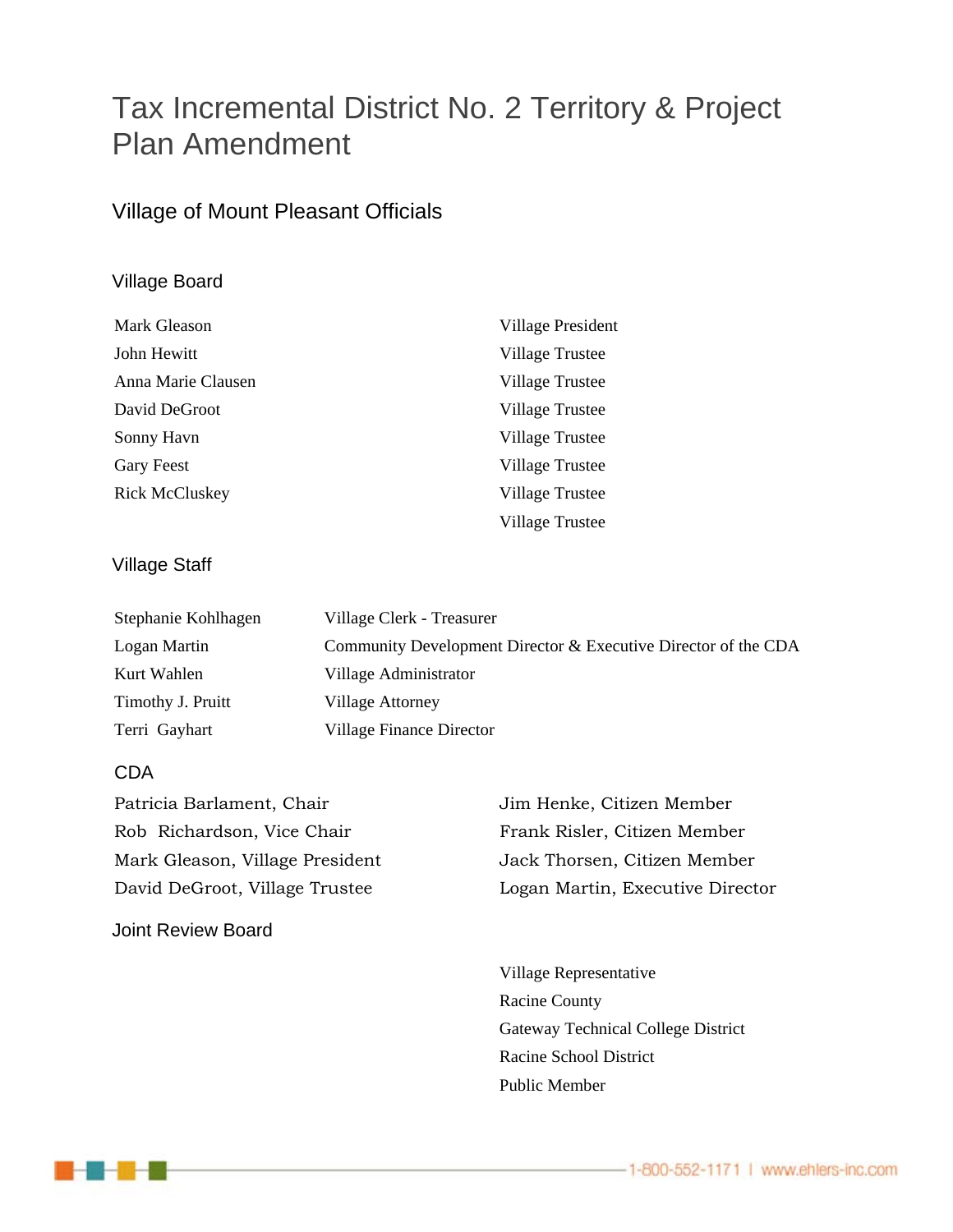# Table of Contents

| MAP OF ORIGINAL DISTRICT BOUNDARY AND TERRITORY AMENDMENT AREA IDENTIFIED8   |
|------------------------------------------------------------------------------|
| MAP SHOWING EXISTING USES AND CONDITIONS WITHIN THE TERRITORY TO BE ADDED10  |
| PRELIMINARY PARCEL LIST AND ANALYSIS WITHIN THE TERRITORY TO BE ADDED11      |
|                                                                              |
| STATEMENT OF KIND, NUMBER AND LOCATION OF PROPOSED PUBLIC WORKS AND OTHER    |
| MAP SHOWING PROPOSED IMPROVEMENTS AND USES WITHIN THE TERRITORY TO BE ADDED  |
|                                                                              |
| ECONOMIC FEASIBILITY STUDY, FINANCING METHODS, AND THE TIME WHEN COSTS OR    |
|                                                                              |
| ESTIMATE OF ADDITIONAL PROPERTY TO BE DEVOTED TO RETAIL BUSINESS 31          |
|                                                                              |
| PROPOSED CHANGES IN MASTER PLAN, MAP, BUILDING CODES AND VILLAGE OF MOUNT    |
|                                                                              |
| ORDERLY DEVELOPMENT AND/OR REDEVELOPMENT OF THE VILLAGE OF MOUNT PLEASANT    |
|                                                                              |
| OPINION OF ATTORNEY FOR THE VILLAGE OF MOUNT PLEASANT ADVISING WHETHER THE   |
| CALCULATION OF THE SHARE OF PROJECTED TAX INCREMENTS ESTIMATED TO BE PAID BY |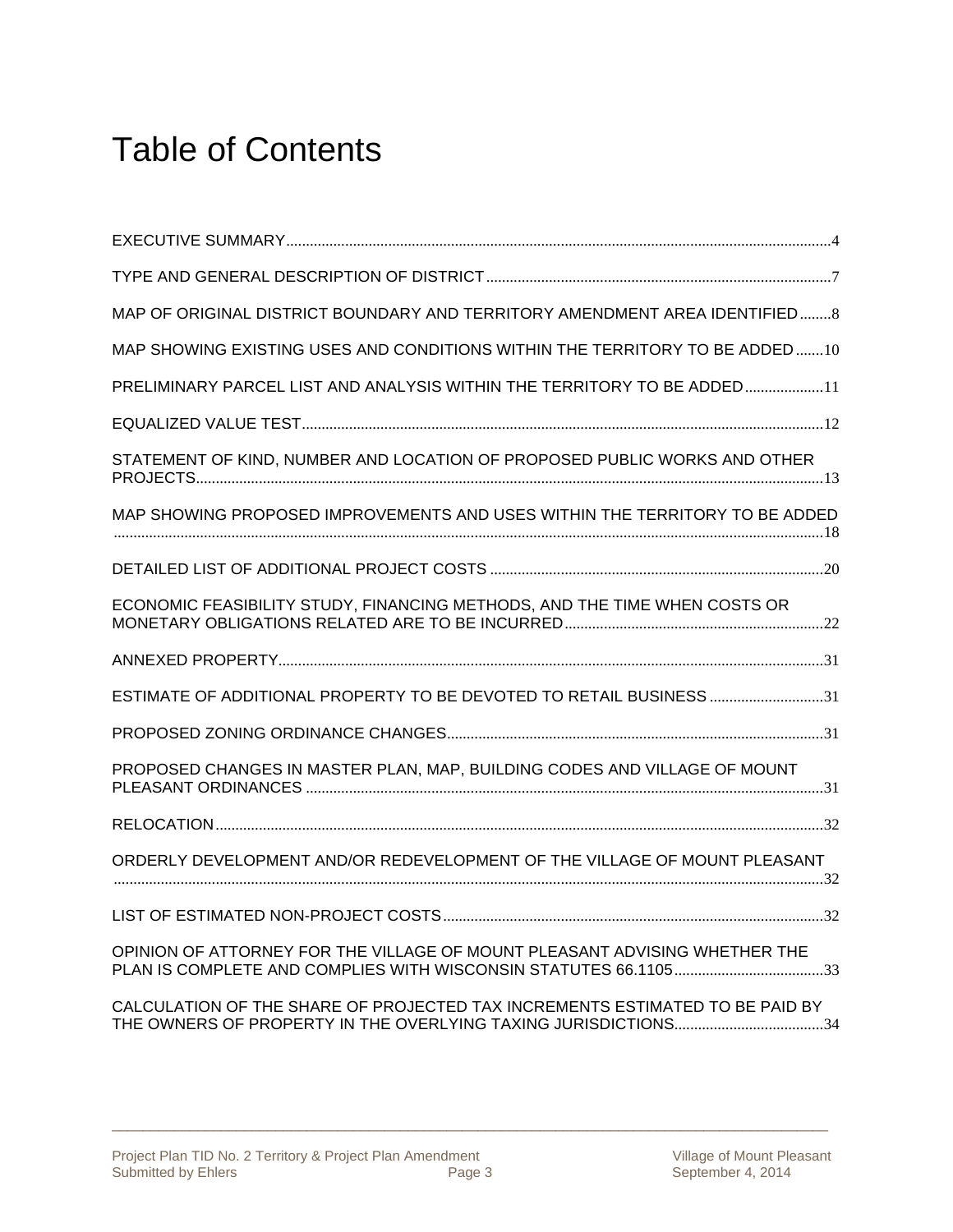#### Description of District

#### Type of District, Size and Location

Tax Incremental District ("TID") No. 2 (the "TID" or "District") is an existing mixed-use district, which was created by a resolution of the Village of Mount Pleasant ("Village") Village Board adopted on September 10, 2007 (the "Creation Resolution").

#### Amendments

The District has not been previously amended.

#### Purposes of this Amendment

To further facilitate development and/or redevelopment within areas adjacent to the District, the Village desires to amend its boundaries to add territory. A map, located in Section 3 of this plan, identifies the Territory to be added and its geographic relationship to the existing District's boundaries.

This amendment will cause territory to be added to the District, providing incentive and opportunities for additional private development and redevelopment.

This amendment will allow for additional project costs to be undertaken, providing incentive and opportunities for additional private development and redevelopment within the amended area.

#### Estimated Total Project Expenditures

The Village anticipates making project expenditures of approximately \$2 million to undertake projects in the amendment areas as listed in this Project Plan. The Village does not intend to modify the scope of projects identified in the original project plan. It is anticipated that the additional projects will be completed in multiple phases. The Expenditure Period of this District terminates on September 10, 2022*.* The remaining and additional projects to be undertaken pursuant to this Project Plan are expected to be financed with General Obligation Debt and pay as you go municipal revenue obligations issued as needed, however, the Village may use other alternative financing methods which may provide overall lower costs of financing, preserve debt capacity, mitigate risk to the Village, or provide other advantages as determined by the Village Board. A discussion and listing of other possible financing mechanisms, as well as a summary of project financing by phase is located in Section 10 of this plan.

The additional project costs include costs for providing a development incentive to the Phoenix Investors Group as well as potential improvements to Oakes Road. These projects are located within the amended boundary and ½ mile of the overall district as amended.

#### Economic Development

As a result of the amendment of this District, the Village projects that additional land and improvement value totaling approximately \$12.6 million will be created as a result of new development in amended area. This additional value will be a result of the improvements made and projects undertaken within the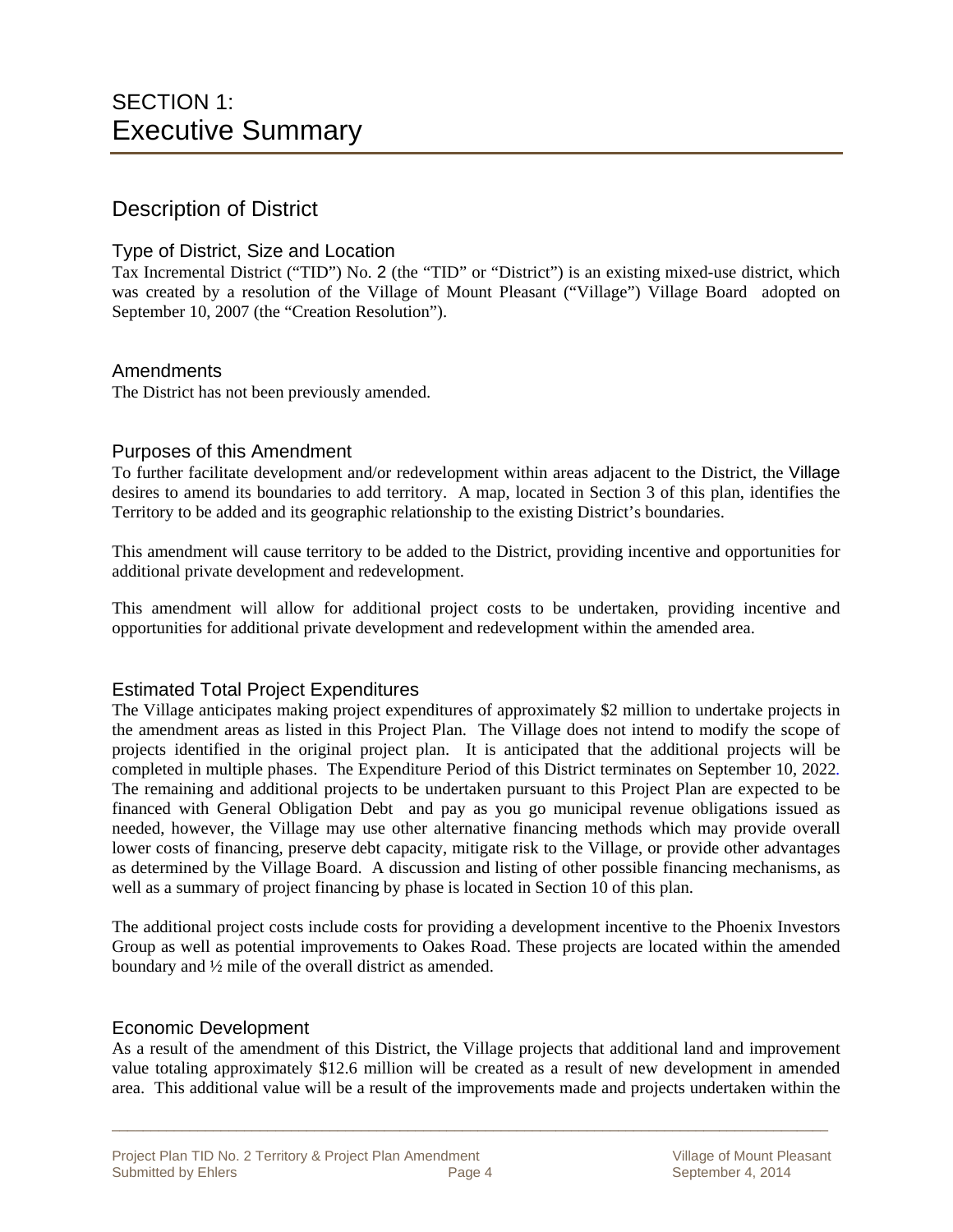amended area. A table detailing assumptions as to the timing of new development and redevelopment, and associated values is located in Section 10 of this plan. In addition, the amendment of the District is expected to result in further economic benefits as detailed in the Summary of Findings hereafter.

#### Expected Termination of District

The District has a maximum statutory life 20 years, and must close not later than September 10, 2027, resulting in a final collection of increment in budget year 2028. Pre-amendment cash flow projections considering only existing increment value and assuming no additional projects are undertaken anticipate total cumulative revenues that will exceed total liabilities by the year 2021, enabling the District to close six years earlier than its maximum life. Based on the Economic Feasibility Study located in Section 10 of this Plan, amendment of the District would shift the projected closure year from 2021 to 2020. If development opportunities present themselves and the Village undertakes all the remaining projects identified in the original plan, the District's projected closure would move to 2023.

#### Summary of Findings

As required by Wisconsin Statutes Section 66.1105, and as documented in this Project Plan Amendment and the exhibits contained and referenced herein, the following findings are made:

- 1. **That "but for" amendment of this District, the additional development projected to occur within the amendment areas as detailed in this Project Plan: 1) would not occur; or 2) would not occur in the manner at the values, or within the timeframe desired by the Village.** In making this determination, the Village has considered the following information:
	- In order to make the amendment areas suitable for development the Village will need to provide the developer with an incentive by way of a pay as you go development incentive. Due to the incentive required, the Village has determined that development of the amendment area will not occur solely as a result of private investment. Accordingly, the Village finds that absent the use of TIF, development and/or redevelopment of the amendment area is unlikely to occur.
- 2. **The economic benefits of amending the Tax Incremental District, as measured by increased employment, business and personal income, and property value, are sufficient to compensate for the cost of the improvements.** In making this determination, the Village has considered the following information:
	- As demonstrated in the Economic Feasibility Section of this Project Plan, the total tax increments projected to be collected are more than sufficient to pay for the actual and proposed Project Costs within the original District and the amended areas. On this basis alone, the finding is supported.
	- The additional development expected to occur in the amendment area is likely to generate a minimum of 5 jobs or a maximum of 100 jobs over the life of the District.

#### 3. **The benefits of the proposal outweigh the anticipated tax increments to be paid by the owners of property in the overlying taxing jurisdictions.**

 If approved, the boundary amendment would become effective for valuation purposes as of January 1, 2014. As of this date, the values of all existing development would be frozen and the property taxes collected on this base value would continue to be distributed amongst the various taxing entities as they currently are now. Taxes levied on any additional value established within the amendment area due to new construction, renovation or appreciation of property values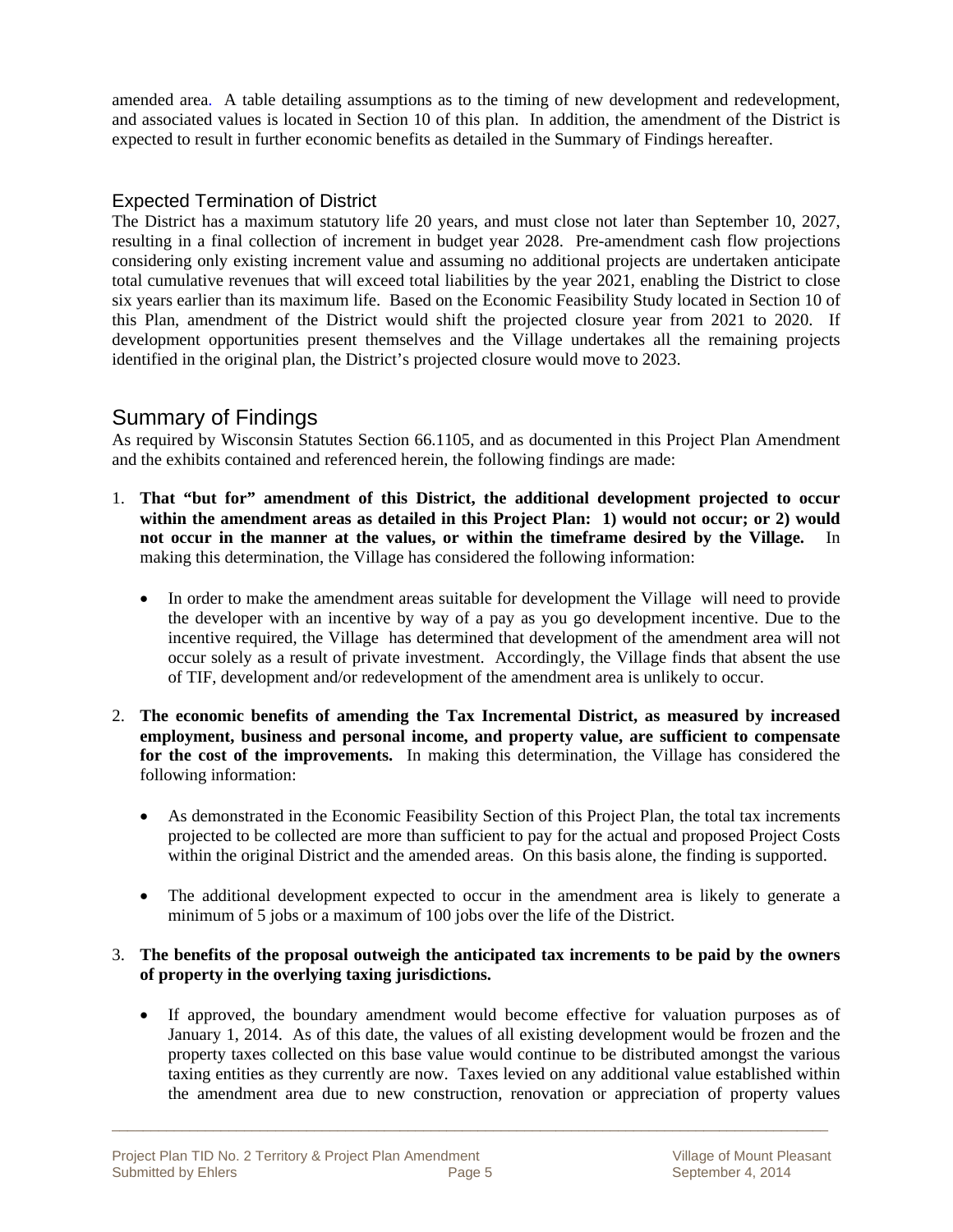occurring after January 1, 2014 would be collected by the TID and used to repay the costs of TIFeligible projects undertaken within the District.

- Given that additional development is not likely to occur or in the same manner without the use of tax incremental financing (see finding  $# 1$ ), and since the District will generate additional economic benefits that are more than sufficient to compensate for the additional cost of the improvements (see Finding #2), the Village reasonably concludes that the overall additional benefits of the District outweigh the anticipated tax increments to be paid by the owners of property in the overlying taxing jurisdictions. It is further concluded that since the "but for" test is satisfied, there would, in fact, be no foregone tax increments to be paid in the event the District is not amended. As required by Section  $66.1105(4)(i)4$ , a calculation of the share of projected tax increments estimated to be paid by the owners of property in the overlying taxing jurisdictions has been made and can be found in Appendix A of the Project Plan.
- 4. Not less than 50% by area of the real property within the District, as amended, is suitable for a combination of industrial, commercial and residential uses, defined as "mixed-use development" within the meaning of Wisconsin Statutes Section 66.1105(2)(cm Lands proposed or developed for newly platted residential development comprise approximately 4%, as amended, by the area of the real property within the District. Any project Costs related to newly platted residential development are eligible expenditures based on the finding that the development has a residential housing density of at least 3 units per acre as defined in Wisconsin Statutes Section 66.1105(2)(f)3.
- 5. Based upon the findings, as stated above, and the original findings as stated in the Creation Resolution, the District remains declared a mixed-use District based on the identification and classification of the property included within the District.
- 6. The Project Costs of the District relate directly to promoting mixed-use development in the District consistent with the purpose for which the District was created.
- 7. The improvements to be made within the territory incorporated by this Amendment are likely to enhance significantly the value of property in the amended area.
- 8. The equalized value of the taxable property within the territory to be added to the District by this amendment, plus the value increment of all other existing tax incremental districts within the Village, does not exceed 12% of the total equalized value of taxable property within the Village.
- 9. The Village estimates that approximately 4% of the territory within the District, as amended, will be devoted to retail business at the end of the District's maximum expenditure period, pursuant to Wisconsin Statutes Sections 66.1105(5)(b) and 66.1105(6)(am)1.
- 10. The Project Plan for the District, as amended, is feasible, and is in conformity with the Master Plan of the Village.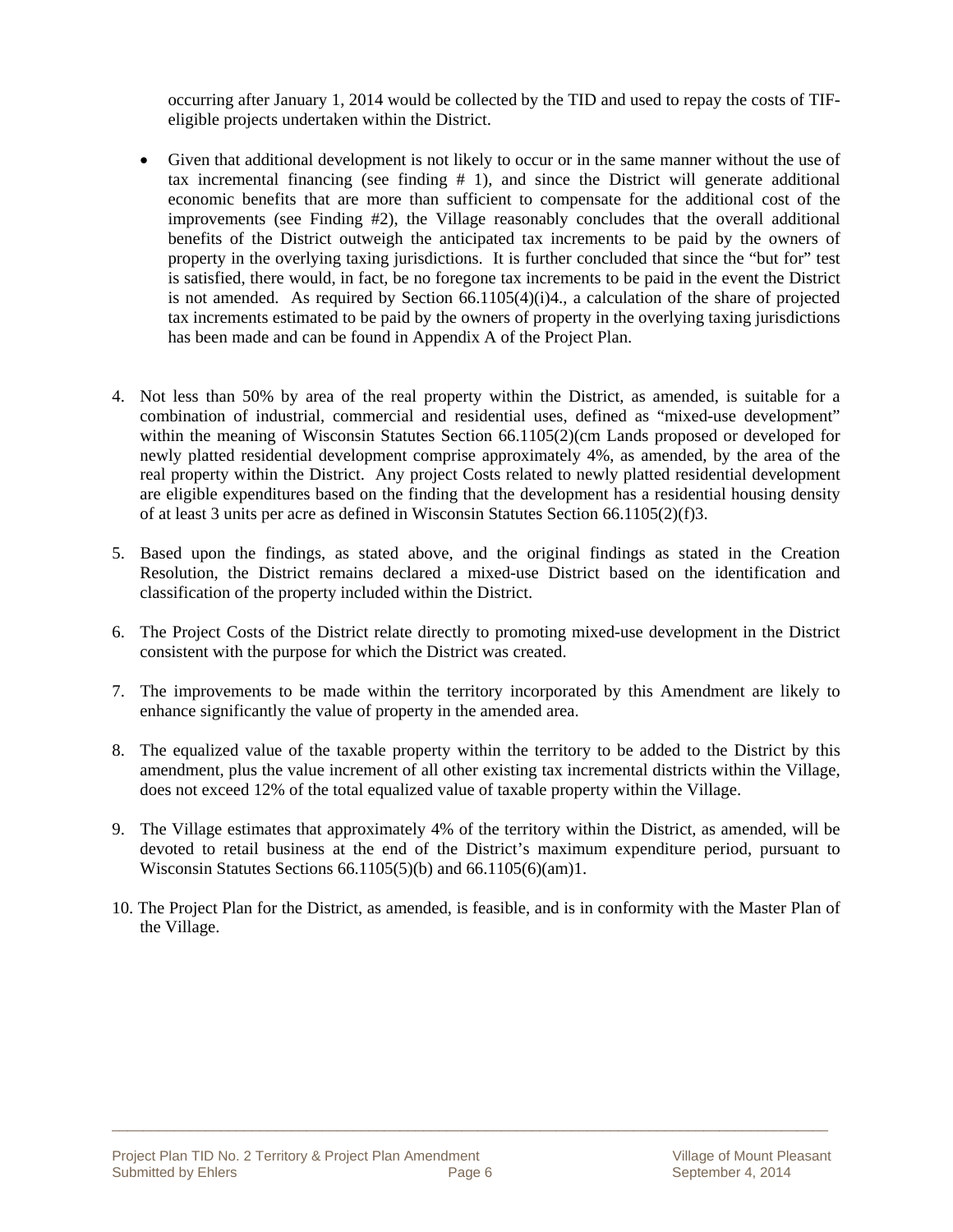The District was created under the authority provided by Wisconsin Statutes Section 66.1105 on September 10, 2007 by resolution of the Village Board. The District's valuation date, for purposes of establishing base value, was January 1, 2007.

The existing District is a "Mixed Use District" based upon a finding that at least 50%, by area, of the real property within the District was suitable for a combination of industrial, commercial and residential uses within the meaning of Wisconsin Statutes Section  $66.1105(2)(cm)$ . The District will remain in compliance with this finding after the addition of the territory identified in this Amendment. The District will also remain in compliance with the prohibition that no more than 35% of the area of the District be allocated for newly-platted residential development. To the extent that the Village has incurred, or may incur, Project Costs for newly platted residential development, the residential development will have a density of at least 3 units per acre as defined in Wisconsin Statutes Section 66.1105(2)(f)3.a. The Preliminary Parcel list found in Section 5 of this plan provides a calculation demonstrating continued compliance with both the 50% test and the 35% test.

Wisconsin Statutes Section 66.1105(4)(h)2. provides authority for a Village to amend the boundaries of an existing Tax Increment District for purposes of adding and/or subtracting territory up to a total of four times during the life of the District. The boundaries of the District have not previously been amended.

This Project Plan Amendment supplements, and does not supersede or replace any component of the original Project Plan unless specifically stated. All components of the original Project Plan remain in effect.

The purpose of the Amendment is to facilitate development within areas adjacent to the existing District. The amendment to the District boundaries and the Project Plan will enable the Village to install additional public improvements, and to make additional necessary related expenditures that will create development and/or redevelopment opportunities consistent with the original purposes for which the District was created.

The amendment is also to provide for the undertaking of additional expenditures.

A map depicting the boundaries of the District is found in Section 3 of this Plan. Based upon the findings as stated above, and the original findings as stated in the Creation Resolution, the District remains a mixed-use District based on the identification and classification of the property included within the **District**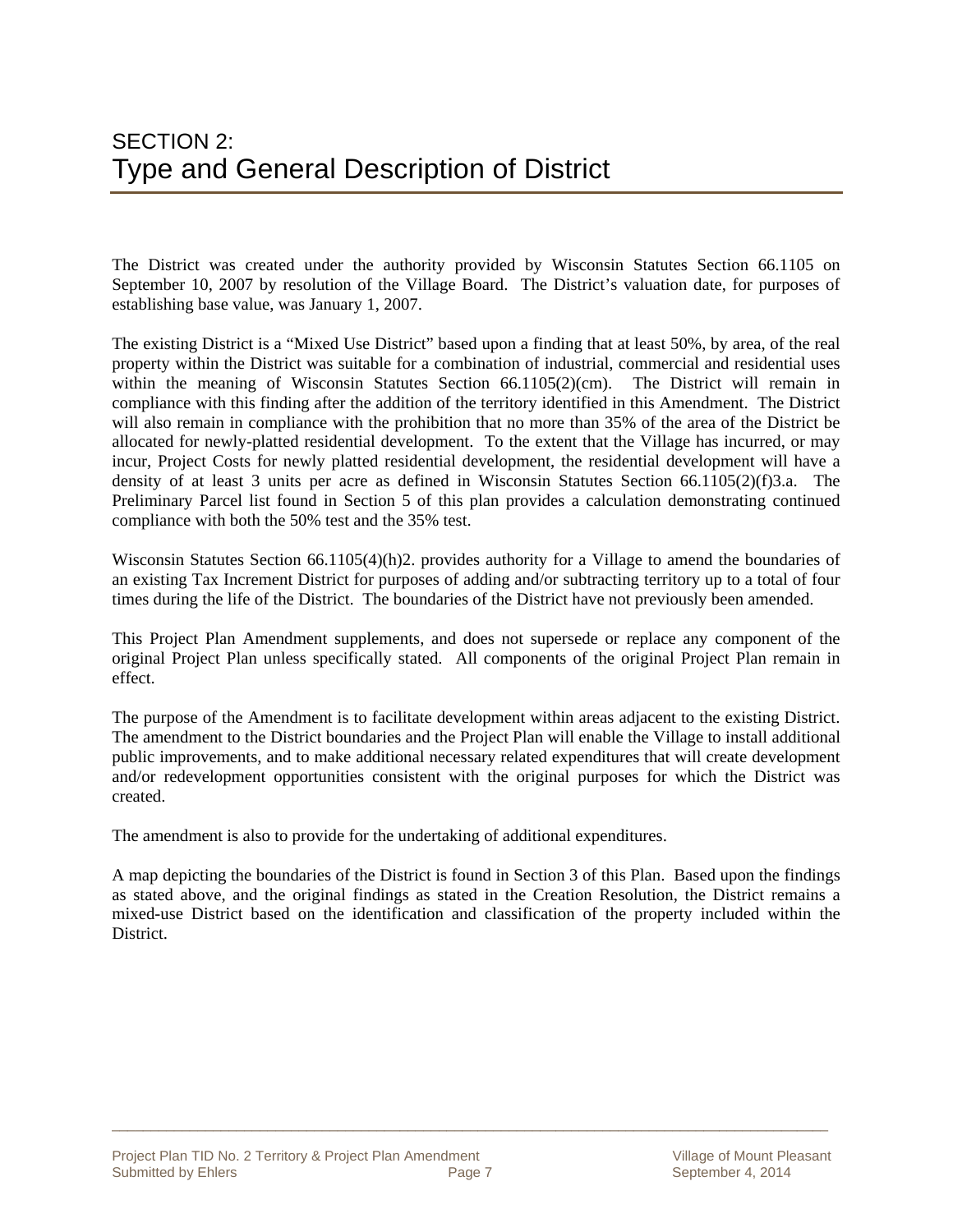SECTION 3: Map of Original District Boundary and Territory Amendment Area Identified

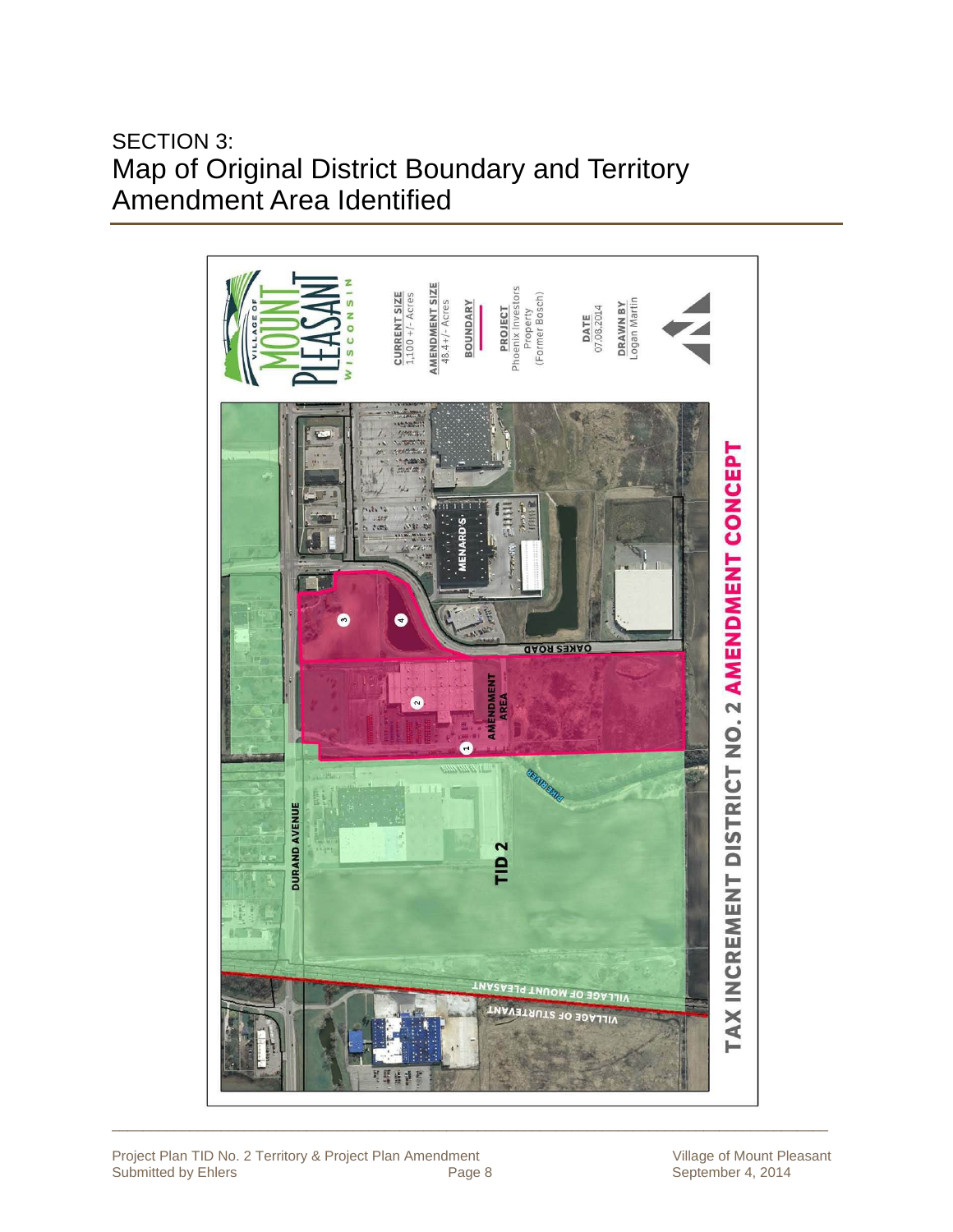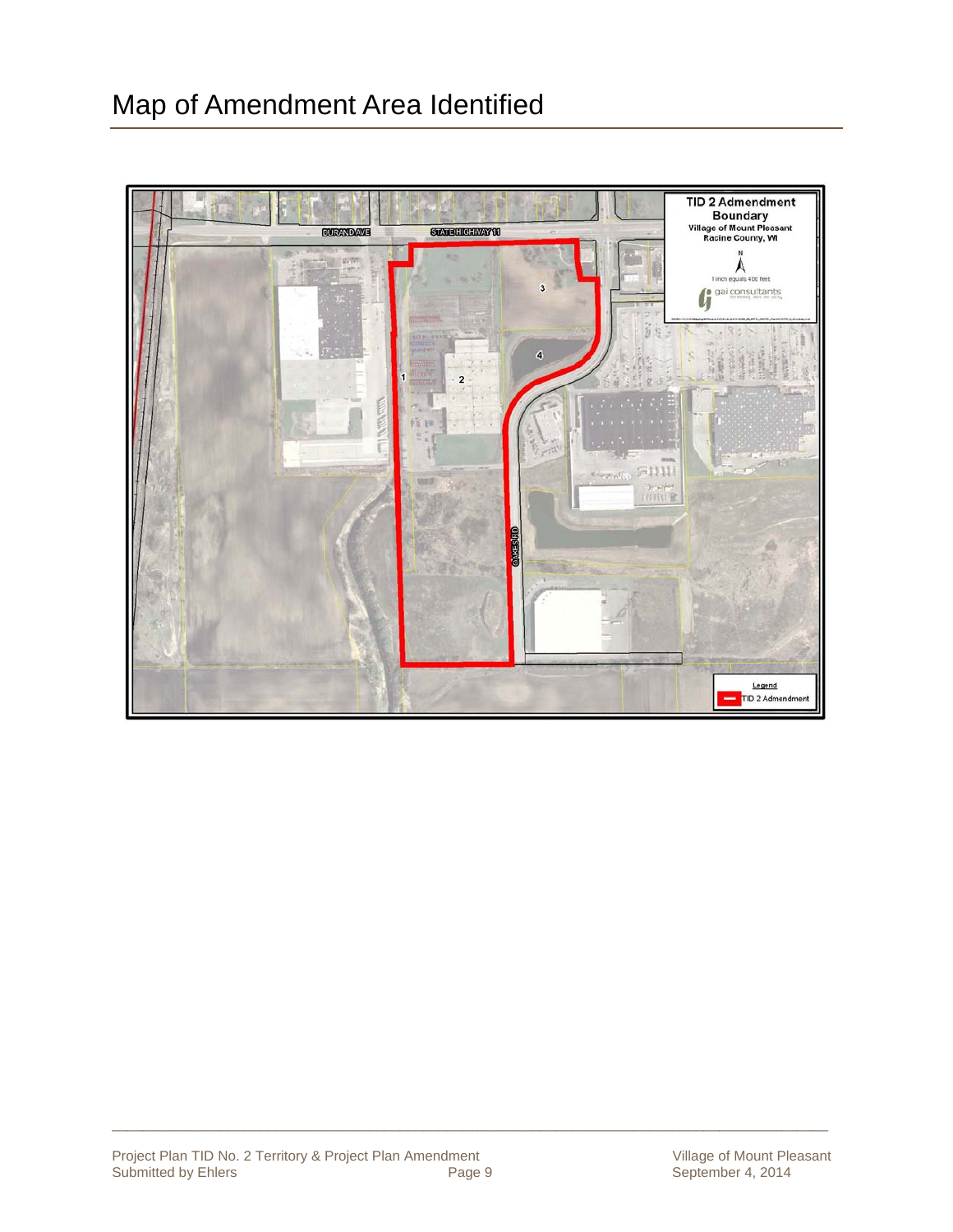### SECTION 4: Map Showing Existing Uses and Conditions Within The Territory To Be Added

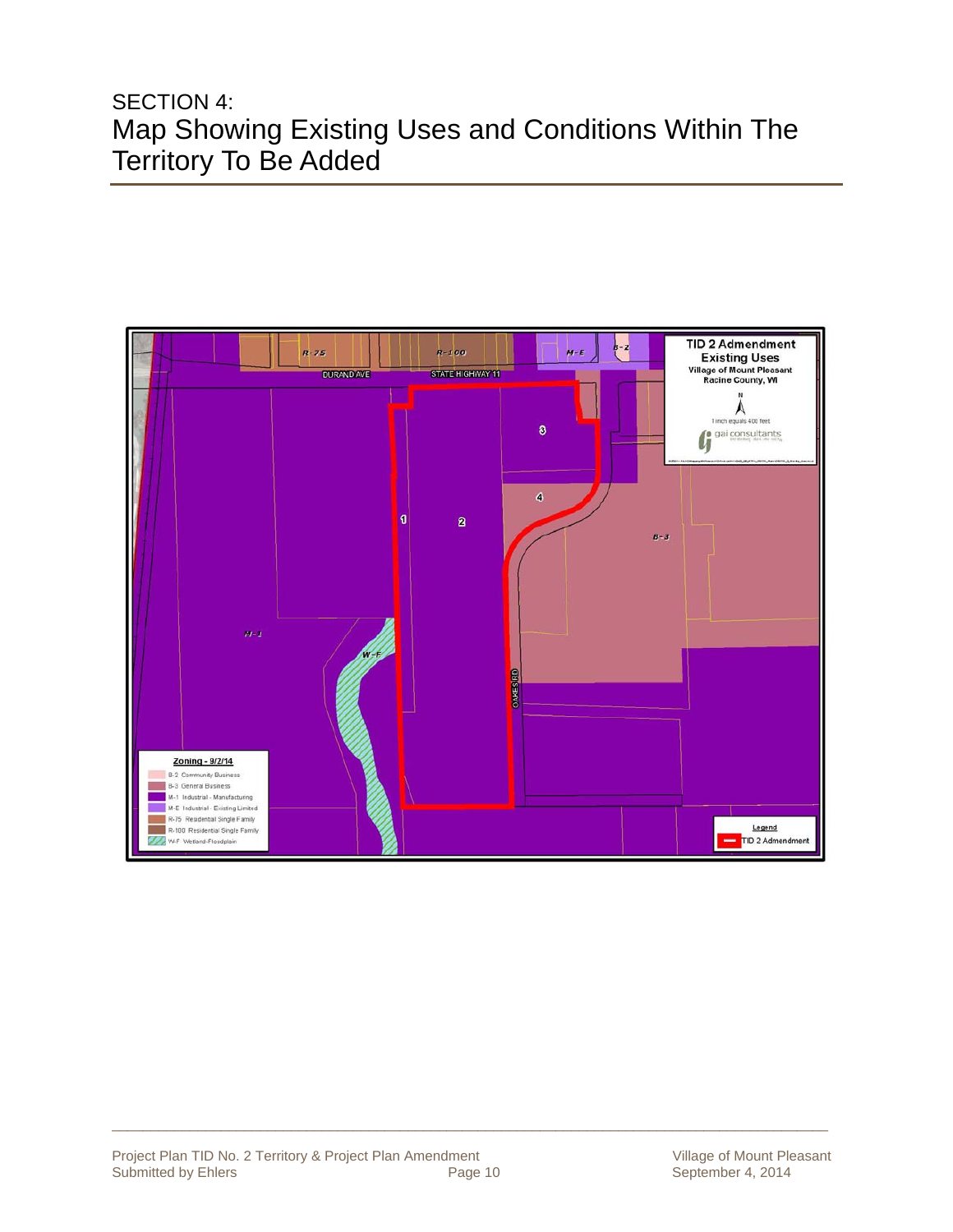#### Village of Mount Pleasant, Wisconsin

#### Taxx Increment District #

| Village of Mount Pleasant, Wisconsin                                                                                         |                                                 |                                                            |                                                                                                                                                                    |                                                           |  |  |  |  |  |  |  |  |  |  |  |
|------------------------------------------------------------------------------------------------------------------------------|-------------------------------------------------|------------------------------------------------------------|--------------------------------------------------------------------------------------------------------------------------------------------------------------------|-----------------------------------------------------------|--|--|--|--|--|--|--|--|--|--|--|
| Tax Increment District #2                                                                                                    |                                                 |                                                            |                                                                                                                                                                    |                                                           |  |  |  |  |  |  |  |  |  |  |  |
| <b>Base Property Information</b>                                                                                             |                                                 |                                                            |                                                                                                                                                                    |                                                           |  |  |  |  |  |  |  |  |  |  |  |
| <b>Property Information</b>                                                                                                  | <b>Assessment Information</b>                   | <b>Equalized Value</b>                                     | <b>District Classification</b>                                                                                                                                     | <b>Build-Out</b><br><b>Comments</b><br><b>Assumptions</b> |  |  |  |  |  |  |  |  |  |  |  |
| of Existin<br>TID<br>unicipally<br>Owned<br>nexed Pc<br>1/1/04<br>Map Ref # Parcel Number Street Address<br>Owner<br>Acreage | PP<br>Total<br>Land<br>Imp                      | Equalized<br>Value Ratio<br>PP<br>Total<br>Land<br>Imp     | Newly<br>Industrial<br>Suitable for<br>Platted<br>(Zoned and<br>Commercial/<br>Existing<br>Residential<br>Residential<br>Mixed Use<br>Suitable)<br><b>Business</b> |                                                           |  |  |  |  |  |  |  |  |  |  |  |
| Village of Mt Pleasant<br>3.82<br>032226051030 Durand Ave                                                                    | $0\qquad 0$                                     | 102.20%<br>$\mathbf 0$<br>$\Omega$                         | 3.82<br>3.82                                                                                                                                                       | $\sim$ $-$<br>CSM to divide into 2 parcels slated         |  |  |  |  |  |  |  |  |  |  |  |
| 34.24<br>7505 Durand Ave Wichita Falls Investors<br>032226051000                                                             | 3,804,300<br>1,699,300<br>2,105,000<br>$\Omega$ | 102.20%<br>1,662,720<br>3,722,407<br>2,059,687<br>$\Omega$ | 34.24                                                                                                                                                              | 12,000,000<br>34.24 for 7/14/2014 Board Approval          |  |  |  |  |  |  |  |  |  |  |  |
| 032226049010 7309 Durand Ave Norman P & Phyllis M Miller Family Trust<br>6.41                                                | 154,200<br>41,500<br>112,700<br>$\Omega$        | 40,607<br>102.20%<br>110,274<br>150,881<br>$\Omega$        | 6.41<br>6.41                                                                                                                                                       | 5,000,000                                                 |  |  |  |  |  |  |  |  |  |  |  |
| 3.93<br>032226049001<br>Continental 63 Fund<br>Oakes Rd                                                                      | 1,000<br>1,000<br>$0\qquad 0$                   | 102.20%<br>978<br>978<br>$0\qquad 0$                       | 3.93<br>3.93                                                                                                                                                       | $\sim$ $-$                                                |  |  |  |  |  |  |  |  |  |  |  |
| 48.40<br><b>Total Acreage</b>                                                                                                | 1,741,800 2,217,700 0 3,959,500                 | 1,704,305 2,169,961 0                                      | 10.34<br>38.06<br>$\overline{0}$<br>48.4                                                                                                                           |                                                           |  |  |  |  |  |  |  |  |  |  |  |
|                                                                                                                              |                                                 |                                                            | 21.36%<br>0.00%<br>0.00%<br>100.00%<br>78.64%                                                                                                                      | TOTAL <b>\$</b><br>17,000,000                             |  |  |  |  |  |  |  |  |  |  |  |
|                                                                                                                              |                                                 | <b>Estimated Base Value 3,874,266</b>                      |                                                                                                                                                                    |                                                           |  |  |  |  |  |  |  |  |  |  |  |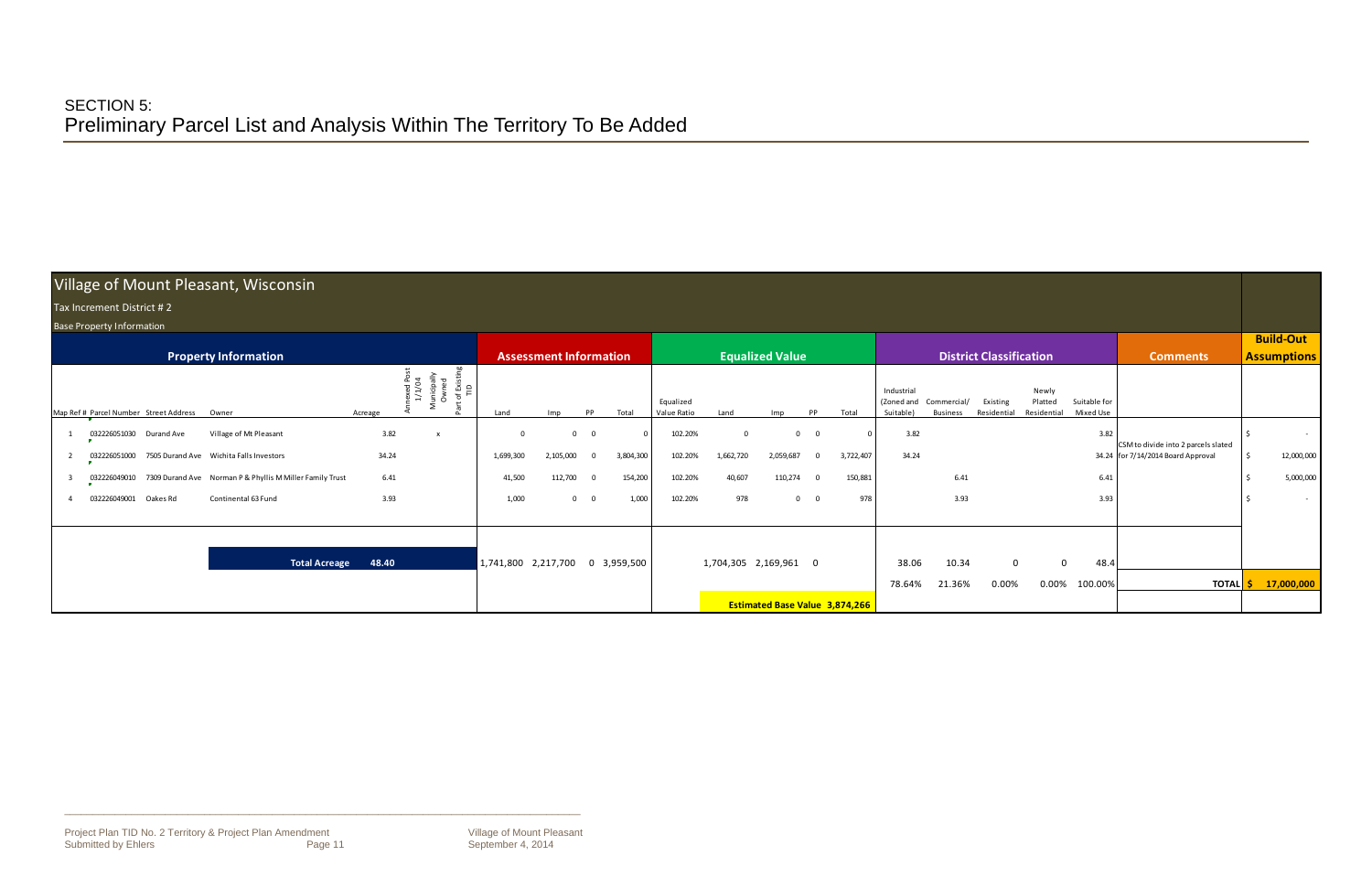The following calculations demonstrate that the Village is in compliance with Wisconsin Statutes Section  $66.1105(4)(gm)4.c.,$  which requires that the equalized value of the Territory to be added to the District, plus the value increment of the District being amended, plus the value increment of all other existing tax incremental districts, does not exceed 12% of the total equalized value of taxable property within the Village.

The equalized value of the Territory to be incorporated by this Amendment, plus the increment value of TID No. 2, plus the value increment of all other existing tax incremental districts within the Village, totals \$73,853,866. This value is less than the maximum of \$285,703,836 in equalized value that is permitted for the Village of Mount Pleasant. The Village is therefore in compliance with the statutory equalized valuation test and may proceed with amendment of this District.

|                                                            | <b>Village of Mount Pleasant, Wisconsin</b>                 |                  |                   |                                                                                          |
|------------------------------------------------------------|-------------------------------------------------------------|------------------|-------------------|------------------------------------------------------------------------------------------|
|                                                            | Tax Increment District #2                                   |                  |                   |                                                                                          |
|                                                            | <b>Valuation Test Compliance Calculation</b>                |                  |                   |                                                                                          |
| <b>Creation Date</b>                                       | 9/10/2007                                                   |                  |                   |                                                                                          |
|                                                            | <b>Valuation Data</b><br><b>Currently Available</b><br>2014 | Dollar<br>Charge | Percent<br>Change | <b>Valuation Data</b><br>Est. Creation Date                                              |
| Total EV (TID In)                                          | 2,380,865,300                                               |                  |                   | 2,380,865,300                                                                            |
| 12% Test                                                   | 285,703,836                                                 |                  |                   | 285,703,836                                                                              |
| Increment of Existing TIDs<br><b>TID#1</b><br><b>TID#2</b> | 38,935,500<br>31,044,100                                    |                  |                   | 38,935,500<br>31,044,100<br>$\mathbf 0$<br>$\overline{0}$<br>$\mathbf 0$<br>$\mathbf{0}$ |
| <b>Total Existing Increment</b>                            | 69,979,600                                                  |                  |                   | 69,979,600                                                                               |
| Projected Base of New or Amended District                  | 3,874,266                                                   |                  |                   | 3,874,266                                                                                |
| Total Value Subject to 12% Test                            | 73,853,866                                                  |                  |                   | 73,853,866                                                                               |
| Compliance                                                 | <b>PASS</b>                                                 |                  |                   | <b>PASS</b>                                                                              |
|                                                            |                                                             |                  |                   |                                                                                          |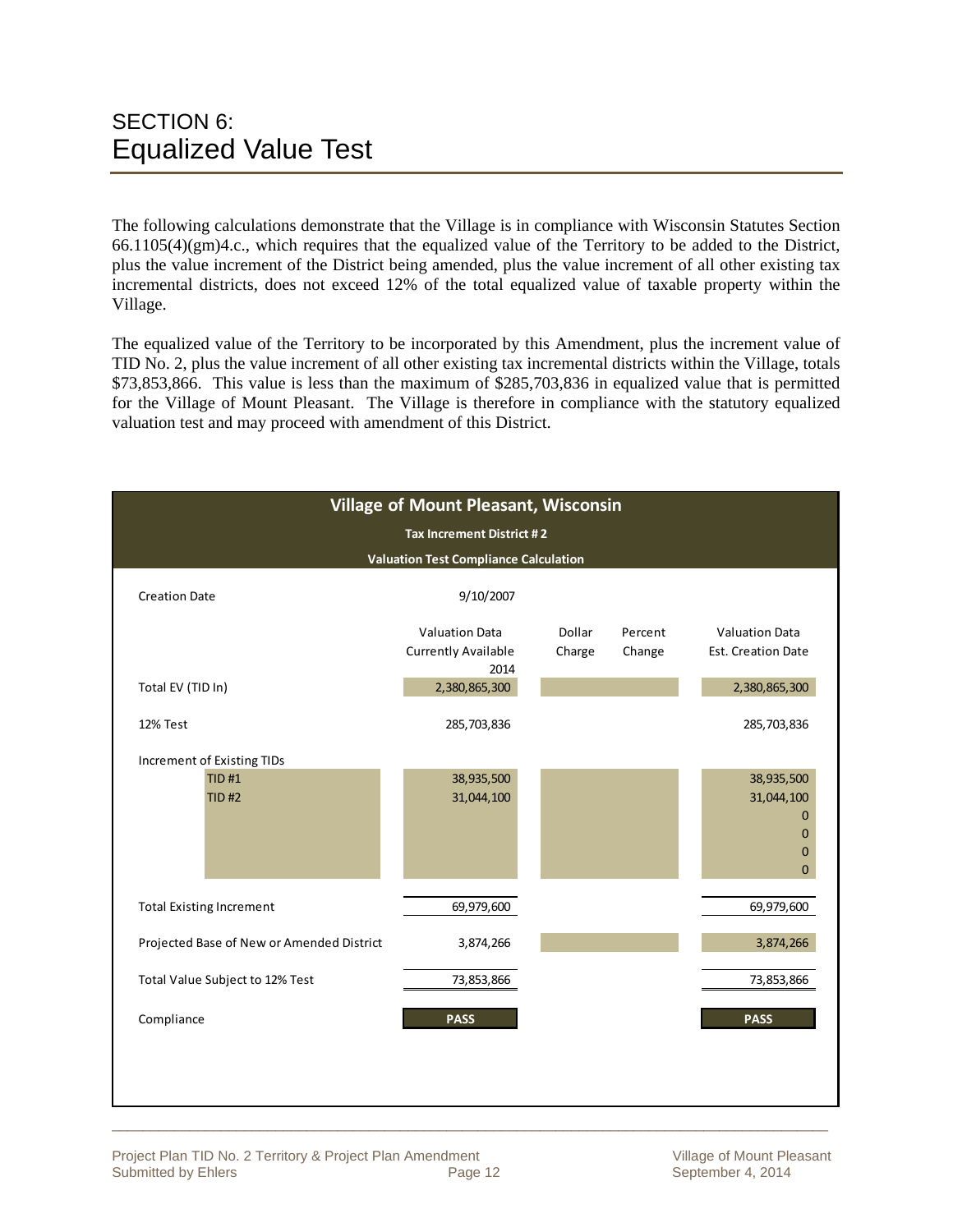### SECTION 7: Statement of Kind, Number and Location of Proposed Public Works and Other Projects

The following is a list of public works and other TIF-eligible projects that the Village has implemented, or expects to implement, within the original District or within the Territory to be incorporated by this Amendment. Any costs directly or indirectly related to the public works and other projects are considered "Project Costs" and eligible to be paid with tax increment revenues of the District.

#### Property, Right-of-Way and Easement Acquisition

#### Property Acquisition for Development and/or Redevelopment

In order to promote and facilitate development and/or redevelopment the Village may acquire property within the District. The cost of property acquired, and any costs associated with the transaction, are eligible Project Costs. Following acquisition, other Project Costs within the categories detailed in this Section may be incurred in order to make the property suitable for development and/or redevelopment. Any revenue received by the Village from the sale of property acquired pursuant to the execution of this Plan will be used to reduce the total project costs of the District. If total Project Costs incurred by the Village to acquire property and make it suitable for development and/or redevelopment exceed the revenues or other consideration received from the sale or lease of that property, the net amount shall be considered "real property assembly costs" as defined in Wisconsin Statutes Section 66.1105(2)(f)1.c., and subject to recovery as an eligible Project Cost.

#### Property Acquisition for Conservancy

In order to promote the objectives of this Plan, the Village intends to acquire property within the District that it will designate for conservancy. These conservancy objectives include: preserving historic resources or sensitive natural features; protection of scenic and historic views; maintaining habitat for wildlife; maintaining adequate open space; reduction of erosion and sedimentation by preserving existing vegetation; and providing adequate areas for management of stormwater. The cost of property acquired for conservancy, and any costs associated with the transaction, are eligible Project Costs.

#### Acquisition of Rights-of-Way

The Village may need to acquire property to allow for installation of streets, driveways, sidewalks, utilities, stormwater management practices and other public infrastructure. Costs incurred by the Village to identify, negotiate and acquire rights-of-way are eligible Project Costs.

#### Acquisition of Easements

The Village may need to acquire temporary or permanent easements to allow for installation and maintenance of streets, driveways, sidewalks, utilities, stormwater management practices and other public infrastructure. Costs incurred by the Village to identify, negotiate and acquire easement rights are eligible Project Costs.

#### Relocation Costs

If relocation expenses are incurred in conjunction with the acquisition of property, those expenses are eligible Project Costs. These costs may include, but are not limited to: preparation of a relocation plan; allocations of staff time; legal fees; publication of notices; obtaining appraisals; and payment of relocation benefits as required by Wisconsin Statutes Sections 32.19 and 32.195.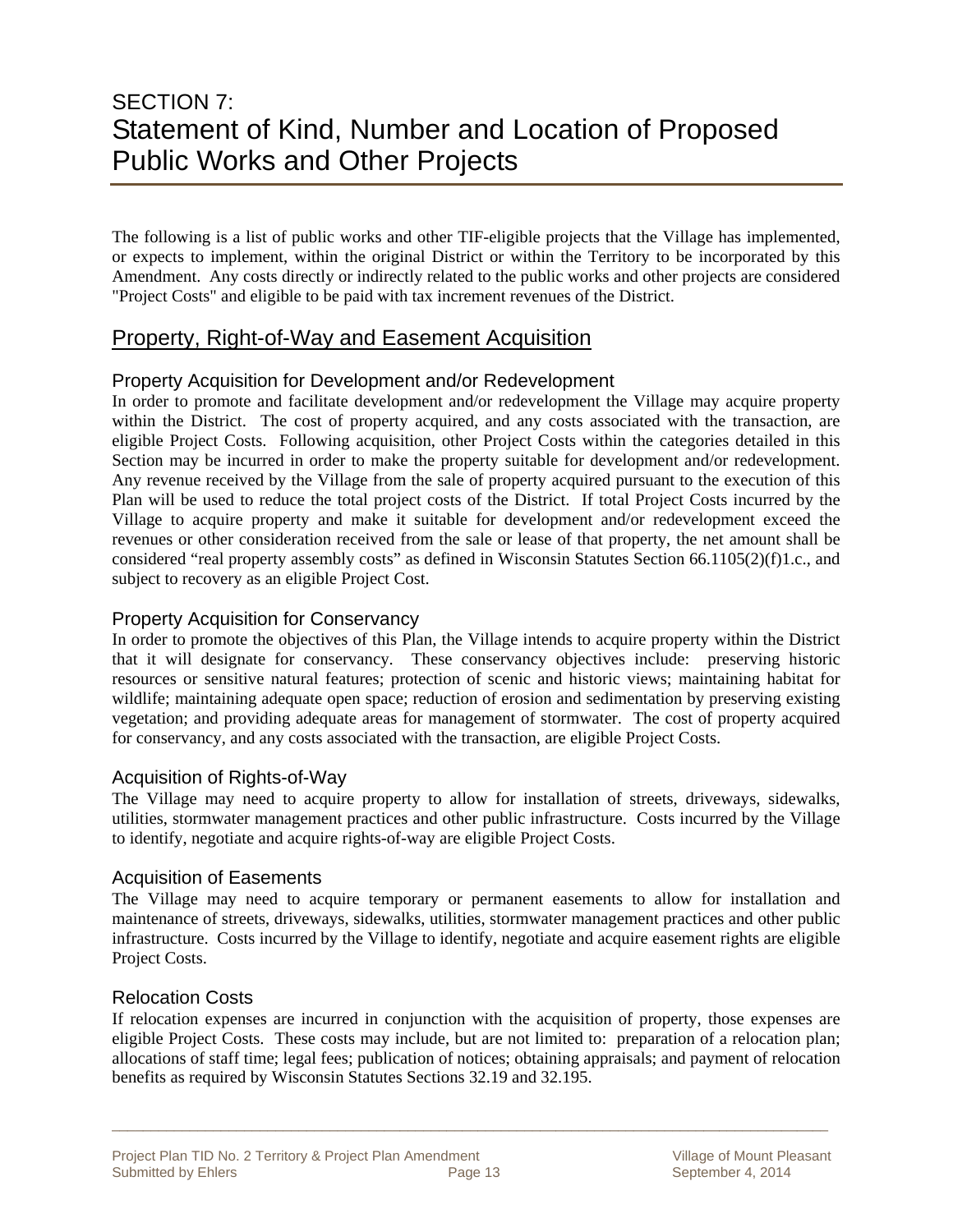#### Site Preparation Activities

#### Environmental Audits and Remediation

There have been no known environmental studies performed within the proposed District. If, however, it becomes necessary to evaluate any land or improvement within the District, any cost incurred by the Village related to environmental audits, testing, and remediations are eligible Project Costs.

#### **Demolition**

In order to make sites suitable for development and/or redevelopment, the Village may incur costs related to demolition and removal of structures or other land improvements, to include abandonment of wells or other existing utility services.

#### Site Grading

Land within the District may require grading to make it suitable for development and/or redevelopment, to provide access, and to control stormwater runoff. The Village may need to remove and dispose of excess material, or bring in fill material to provide for proper site elevations. Expenses incurred by the Village for site grading are eligible Project Costs.

#### **Utilities**

#### Sanitary Sewer System Improvements

There are inadequate sanitary sewer facilities serving areas of the District. To allow development and/or redevelopment to occur, the Village may construct, alter, rebuild or expand sanitary sewer infrastructure within the District. Eligible Project Costs include, but are not limited to, construction, alteration, rebuilding or expansion of: collection mains; manholes and cleanouts; service laterals; force mains; interceptor sewers; pumping stations; lift stations; wastewater treatment facilities; and all related appurtenances. To the extent sanitary sewer projects undertaken within the District provide direct benefit to land outside of the District, the Village will make an allocation of costs based on such benefit. Those costs corresponding to the benefit allocated to land within the District, and necessitated by the implementation of the Project Plan, are eligible Project Costs. Implementation of the Project Plan may also require that the Village construct, alter, rebuild or expand sanitary sewer infrastructure located outside of the District. That portion of the costs of sanitary sewer system projects undertaken outside the District which are necessitated by the implementation of the Project Plan are eligible Project Costs. The improvements to the wastewater treatment facilities, although not within the  $\frac{1}{2}$  mile radius, are an eligible project cost under Section 66.1105(2)(f)1 k.

#### Water System Improvements

There are inadequate water distribution facilities serving areas of the District. To allow development and/or redevelopment to occur, the Village may construct, alter, rebuild or expand water system infrastructure within the District. Eligible Project Costs include, but are not limited to, construction, alteration, rebuilding or expansion of: distribution mains; manholes and valves; hydrants; service laterals; pumping stations; wells; water treatment facilities; storage tanks and reservoirs; and all related appurtenances. To the extent water system projects undertaken within the District provide direct benefit to land outside of the District, the Village will make an allocation of costs based on such benefit. Those costs corresponding to the benefit allocated to land within the District, and necessitated by the implementation of the Project Plan, are eligible Project Costs. Implementation of the Project Plan may also require that the Village construct, alter, rebuild or expand water system infrastructure located outside of the District. That portion of the costs of water system projects undertaken outside the District which are necessitated by the implementation of the Project Plan are eligible Project Costs.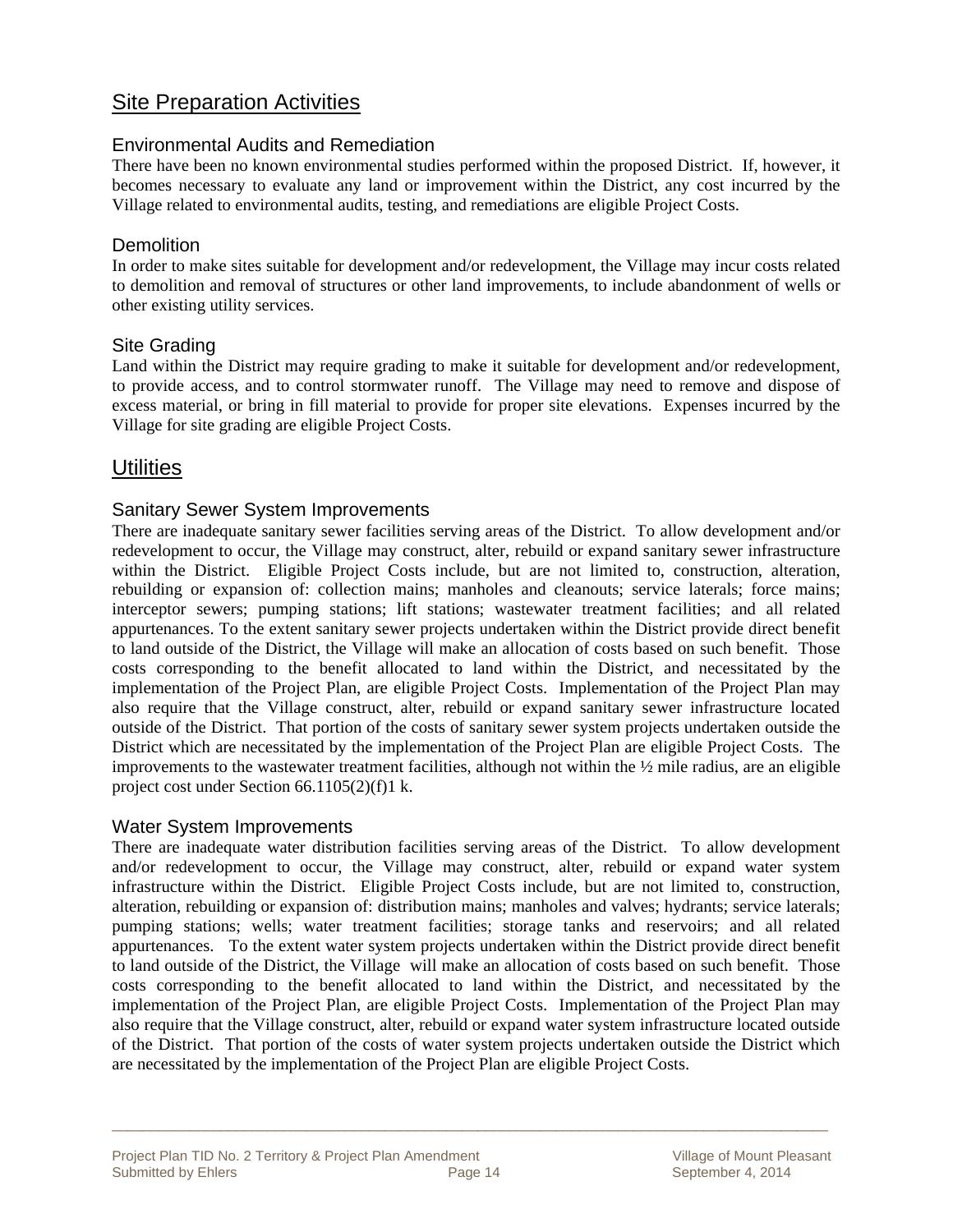#### Stormwater Management System Improvements

Development and/or redevelopment within the District will cause stormwater runoff and environmental contaminiation. To manage this stormwater runoff, the Village may construct, alter, rebuild or expand stormwater management infrastructure within the District. Eligible Project Costs include, but are not limited to, construction, alteration, rebuilding or expansion of: stormwater collection mains; inlets, manholes and valves; service laterals; ditches; culvert pipes; box culverts; bridges; stabilization of stream and river banks; and infiltration, filtration and detention Best Management Practices (BMP's). To the extent stormwater management system projects undertaken within the District provide direct benefit to land outside of the District, the Village will make an allocation of costs based on such benefit. Those costs corresponding to the benefit allocated to land within the District, and necessitated by the implementation of the Project Plan, are eligible Project Costs. Implementation of the Project Plan may also require that the Village construct, alter, rebuild or expand stormwater management infrastructure located outside of the District. That portion of the costs of stormwater management system projects undertaken outside the District which are necessitated by the implementation of the Project Plan are eligible Project Costs.

#### Electric Service

In order to create sites suitable for development and/or redevelopment, the Village may incur costs to provide, relocate or upgrade electric services. Relocation may require abandonment and removal of existing poles or towers, installation of new poles or towers, or burying of overhead electric lines. Costs incurred by the Village to undertake this work are eligible Project Costs.

#### Gas Service

In order to create sites suitable for development and/or redevelopment, the Village may incur costs to provide, relocate or upgrade gas mains and services. Costs incurred by the Village to undertake this work are eligible Project Costs.

#### Communications Infrastructure

In order to create sites suitable for development and/or redevelopment, the Village may incur costs to provide, relocate or upgrade infrastructure required for voice and data communications, including, but not limited to: telephone lines, cable lines and fiber optic cable. Costs incurred by the Village to undertake this work are eligible Project Costs.

#### Streets and Streetscape

#### Street Improvements

There are inadequate street improvements serving areas of the District. To allow development and/or redevelopment to occur, the Village may need to construct and/or reconstruct streets, highways, alleys, access drives and parking areas. Eligible Project Costs include, but are not limited to: excavation; removal or placement of fill; construction of road base; asphalt or concrete paving or repaving; installation of curb and gutter; installation of sidewalks and bicycle lanes; installation of culverts, box culverts and bridges; rail crossings and signals; utility relocation, to include burying overhead utility lines; street lighting; installation of traffic control signage and traffic signals; pavement marking; right-ofway restoration; installation of retaining walls; and installation of fences, berms, and landscaping.

#### Streetscaping and Landscaping

In order to attract development and/or redevelopment consistent with the objectives of this Plan, the Village may install amenities to enhance development sites, rights-of-way and other public spaces. These amenities include, but are not limited to: landscaping; lighting of streets, sidewalks, parking areas and public areas; installation of planters, benches, clocks, tree rings, trash receptacles and similar items; and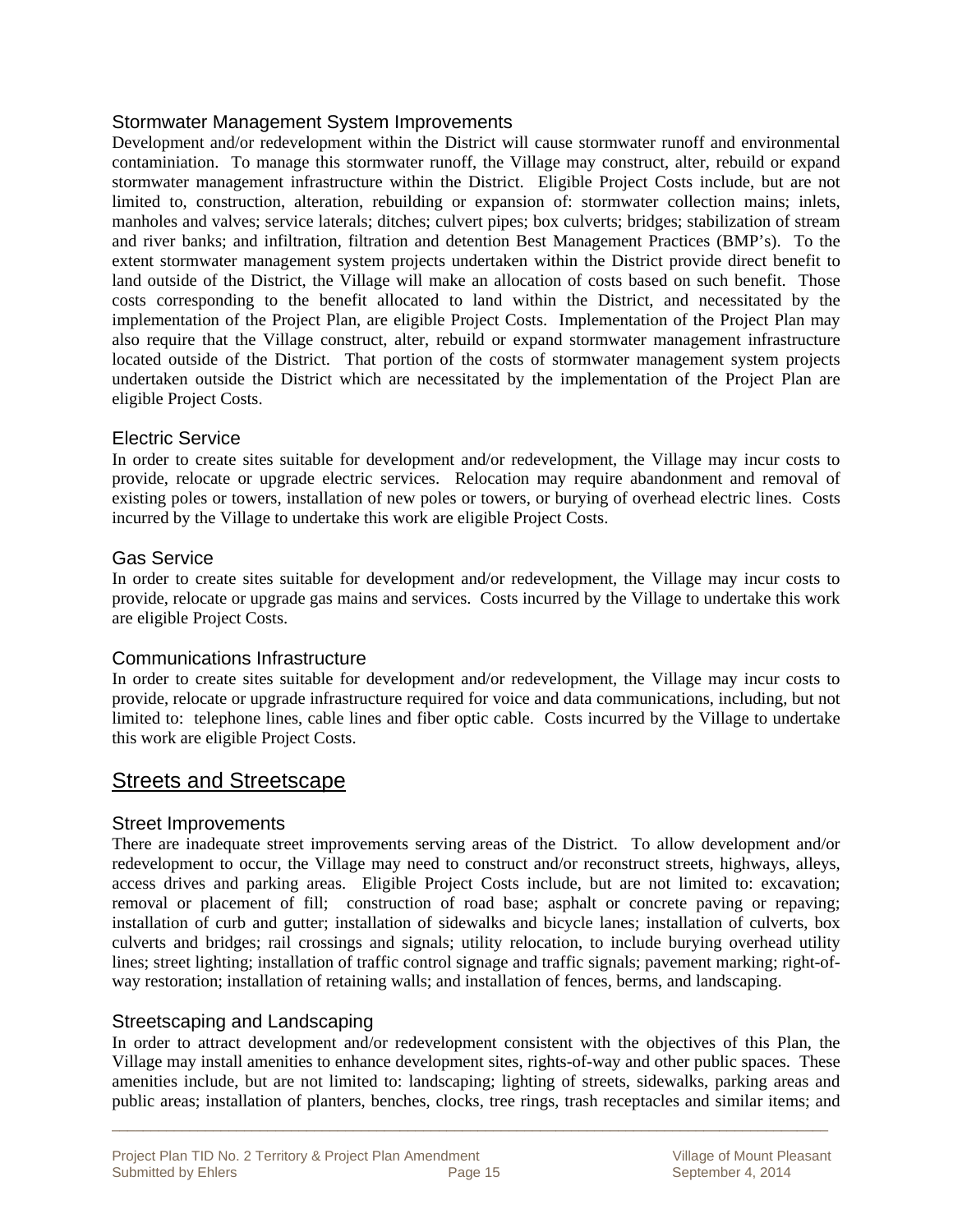installation of brick or other decorative walks, terraces and street crossings. These and any other similar amenities installed by the Village are eligible Project Costs.

#### CDA Type Activities

#### Contribution to Community Development Authority

As provided for in Wisconsin Statues Sections 66.1105(2)(f)1.h and 66.1333(13), the Village may provide funds to its CDA to be used for administration, planning operations, and capital costs, including but not limited to real property acquisition, related to the purposes for which it was established in furtherance of any redevelopment or urban renewal project. Funds provided to the CDA for this purpose are eligible Project Costs.

#### Revolving Loan/Grant Program

To encourage private redevelopment consistent with the objectives of this Plan, the Village, through its CDA , may provide loans and/or matching grants to eligible property owners in the District. Loan and/or matching grant recipients will be required to sign an agreement specifying the nature of the property improvements to be made. Eligible improvements will be those that are likely to improve the value of the property, enhance the visual appearance of the property and surrounding area, correct safety deficiencies, or as otherwise specified by the CDA in the program manual. Any funds returned to the CDA from the repayment of loans made are not considered revenues to the District, and will not be used to offset District Project Costs. Instead, these funds may be placed into a revolving loan fund and will continue to be used for the program purposes stated above. Any funds provided to the CDA for purposes of implementing this program are considered eligible Project Costs.

#### **Miscellaneous**

#### Rail Spur

To allow for development and/or redevelopment, the Village may incur costs for installation of a rail spur to serve development sites located within the District.

#### Cash Grants (Development Incentives)

The Village may enter into agreements with property owners, lessees, or developers of land located within the District for the purpose of sharing costs to encourage the desired type of improvements and to assure that sufficient tax base is generated to recover Project Costs. No cash grants will be provided until the Village executes a developer agreement with the recipient of the cash grant. Any payments of cash grants made by the Village are eligible Project Costs.

#### Projects Outside the Tax Increment District

Pursuant to Wisconsin Statutes Section 66.1105(2)(f)1.n, the Village may undertake projects within territory located within one-half mile of the boundary of the District provided that: 1) the project area is located within the Village's corporate boundaries and 2) the projects are approved by the Joint Review Board. The cost of projects completed outside the District pursuant to this section are eligible project costs, and may include any project cost that would otherwise be eligible if undertaken within the District. The Village intends to make the following project cost expenditures outside the District: Portion of Oakes Road Reconstruction costs.

#### Professional Service and Organizational Costs

The costs of professional services rendered, and other costs incurred, in relation to the creation, administration and termination of the District, and the undertaking of the projects contained within this Plan, are eligible Project Costs. Professional services include, but are not limited to: architectural;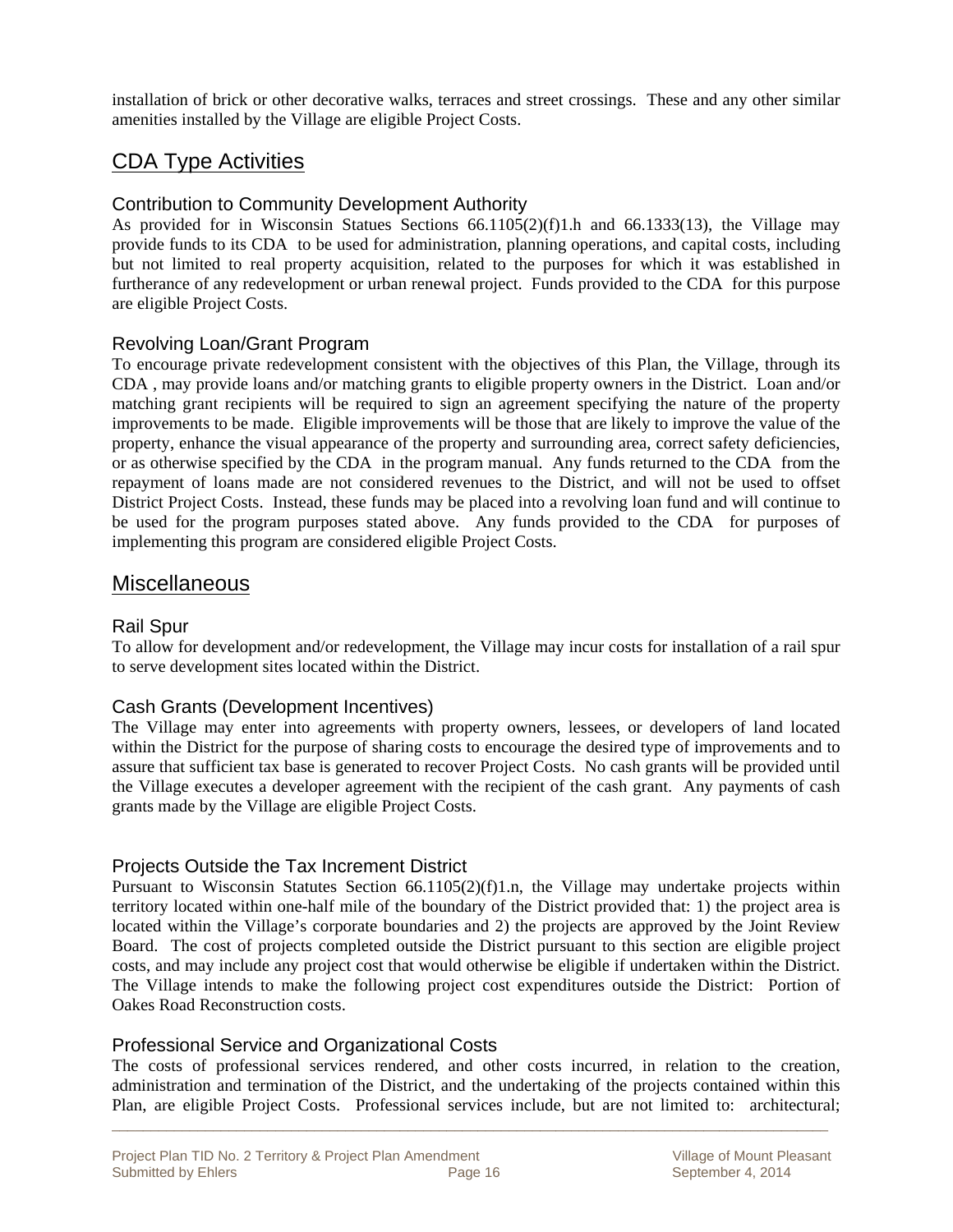environmental; planning; engineering; legal, audit; financial; and the costs of informing the public with respect to the creation of the District and the implementation of the Plan.

#### Administrative Costs

The Village may charge to the District as eligible Project Costs reasonable allocations of administrative costs, including, but not limited to, employee salaries. Costs allocated will bear a direct connection to the time spent by Village employees in connection with the implementation of the Plan.

#### Financing Costs

Interest expense, debt issuance expenses, redemption premiums, and any other fees and costs incurred in conjunction with obtaining financing for projects undertaken under this Plan are eligible Project Costs.

Relating to all projects, the costs associated with engineering, design, land survey, inspection, materials, construction, restoring property to its original condition, site preparation, legal and other consultant fees, testing, environmental studies, permits, updating Village ordinances and plans, judgments or claims for damages, and other expenses are included as Project Costs.

In the event any of the public works project expenditures are not reimbursable out of the special tax increment finance fund under Wisconsin Statutes Section 66.1105, in the written opinion of counsel retained by the Village for such purpose or a court of record so rules in a final order, then such project or projects shall be deleted herefrom and the remainder of the projects hereunder shall be deemed the entirety of the projects for purposes of this Project Plan Amendment.

#### **The Village reserves the right to implement only those projects that remain viable as the Plan period proceeds.**

Project Costs are any expenditure made, estimated to be made, or monetary obligations incurred or estimated to be incurred, by the Village and as outlined in this Plan or the original Project Plan. To the extent the costs benefit the Village outside the District, a proportionate share of the cost is not a Project Cost. Costs identified in this Plan are preliminary estimates made prior to design considerations and are subject to change after planning is completed. Prorations of costs in the Plan are also estimates and subject to change based upon implementation, future assessment policies and user fee adjustments. Project Costs will be diminished by any income, special assessments or other revenues, including user fees or charges, other than tax increments, received or reasonably expected to be received by the Village in connection with the implementation of this Plan.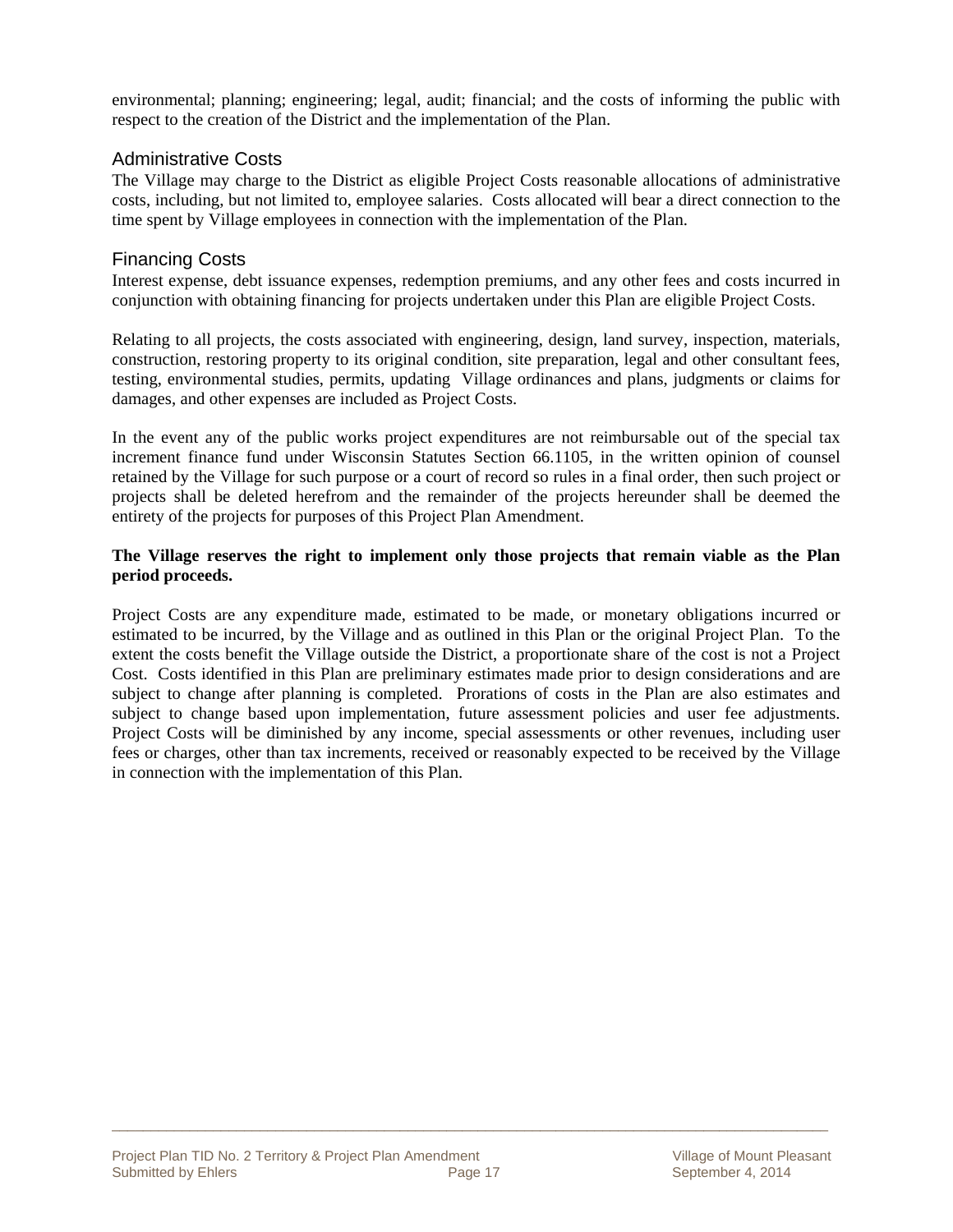### SECTION 8: Map Showing Proposed Improvements Within The Territory To Be Added



**Public Works August 14, 2014**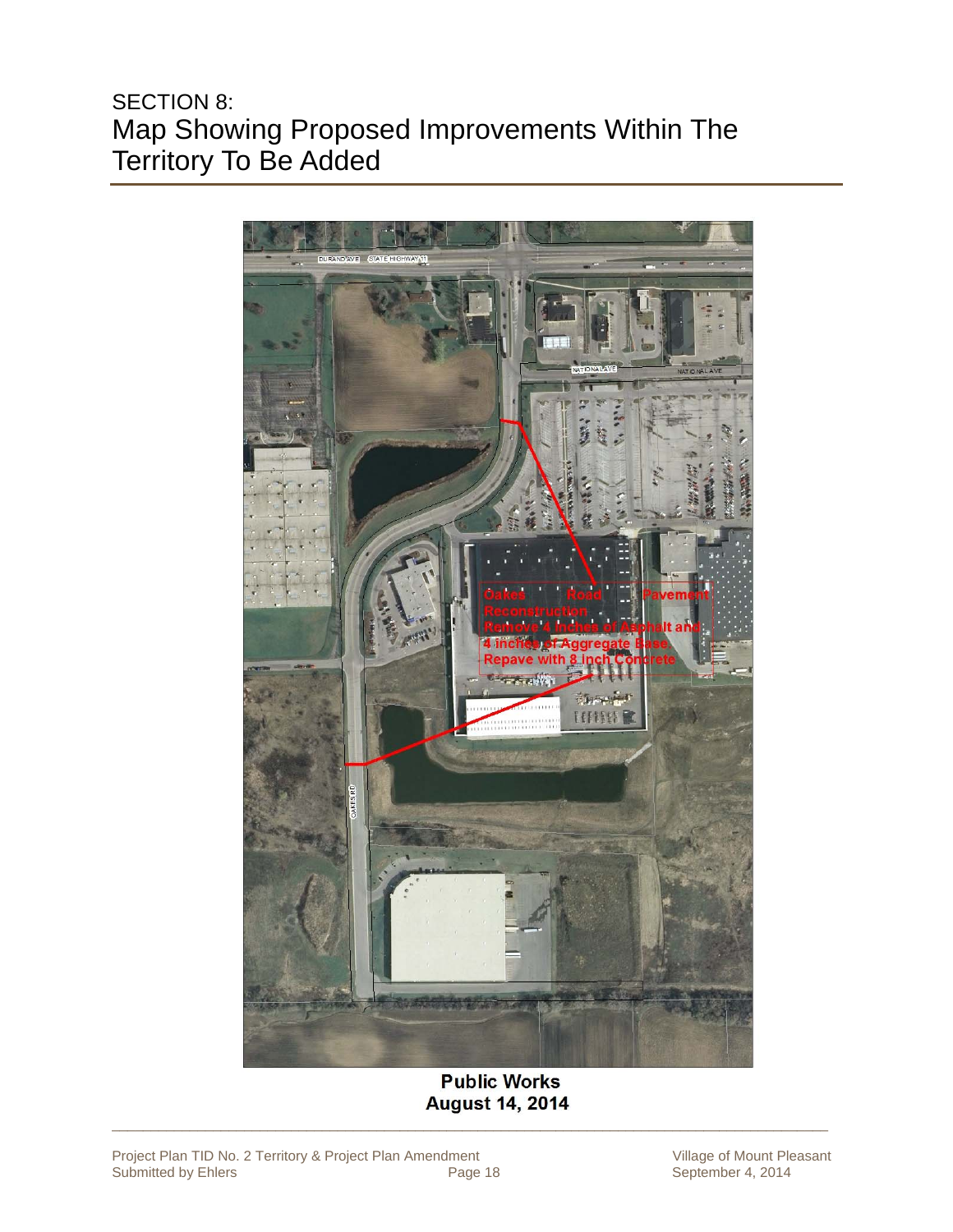### Map Showing Proposed Uses Within The Territory To Be Added

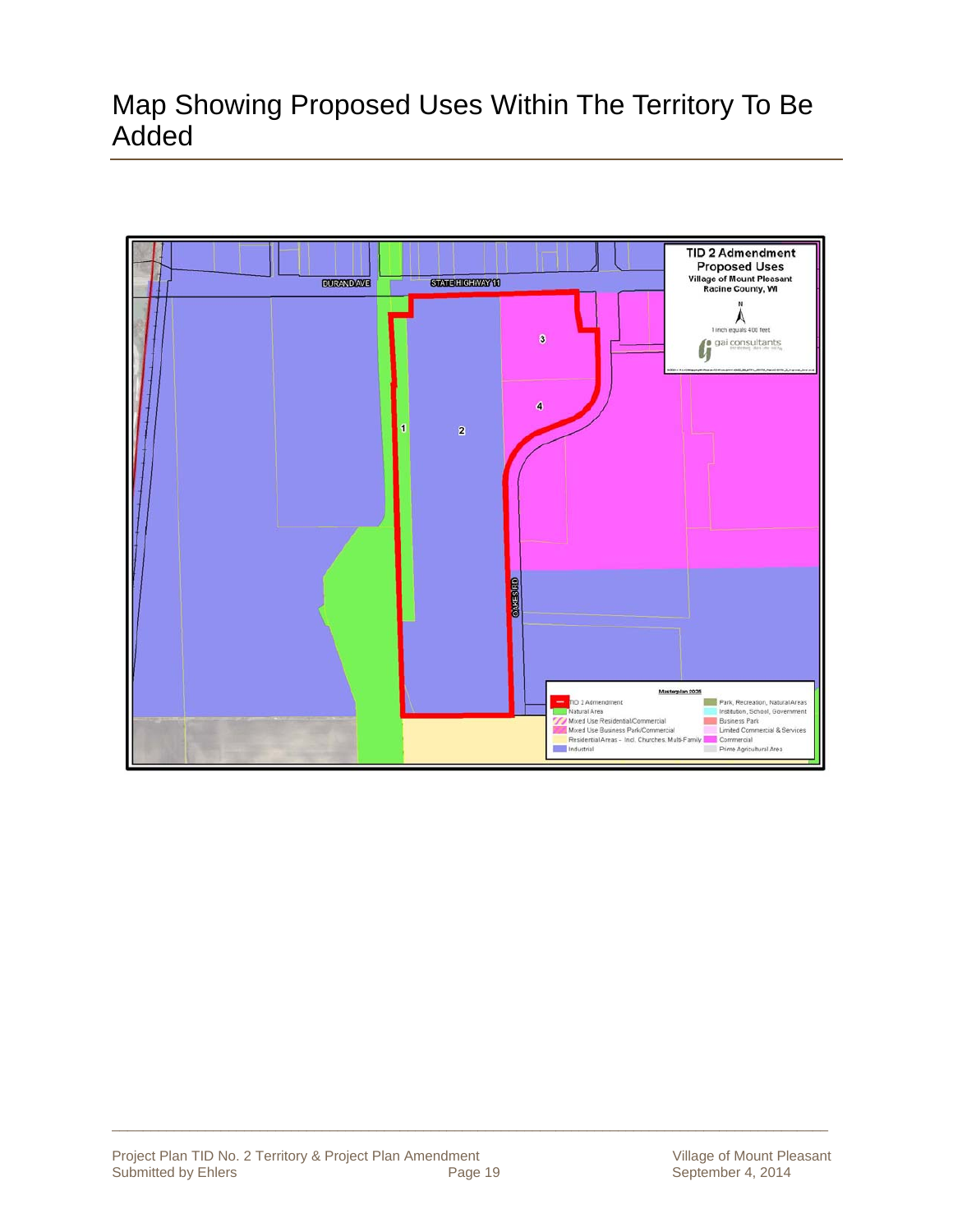This Section contains information relative to the specific projects and expenditures that the Village anticipates it will undertake or make within the Territory to be incorporated into the District by this Amendment. In addition, included for reference purposes, is a listing of the project cost estimates for the original District, and the current status of their implementation. This amendment does not changes the scope of projects identified in the original project plan.

All costs are based on the original project plan and 2014 prices for the amended area and are preliminary estimates. The Village reserves the right to increase these costs to reflect inflationary increases and other uncontrollable circumstances between 2014 and the time of construction. The Village also reserves the right to increase certain Project Costs to the extent others are reduced or not implemented without amending the Plan. The tax increment allocation is preliminary and is subject to adjustment based upon the implementation of the Plan.

**This Plan is not meant to be a budget, nor an appropriation of funds for specific projects, but a framework within which to manage projects. All costs included in the Plan are estimates based on best information available. The Village retains the right to delete projects or change the scope and/or timing of projects implemented as they are individually authorized by the Village Board, without further amending this Plan.**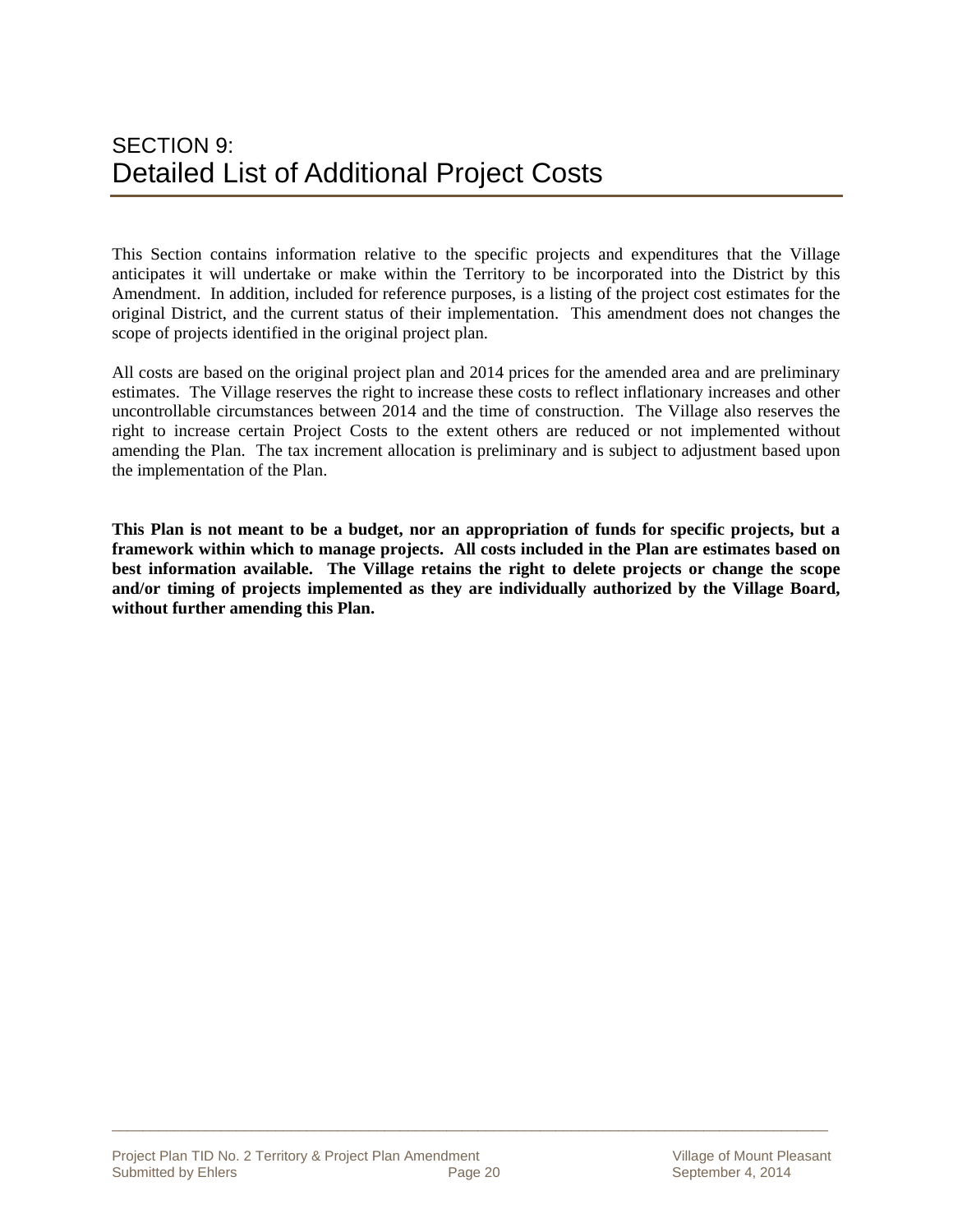### Proposed TIF Project Cost Estimates

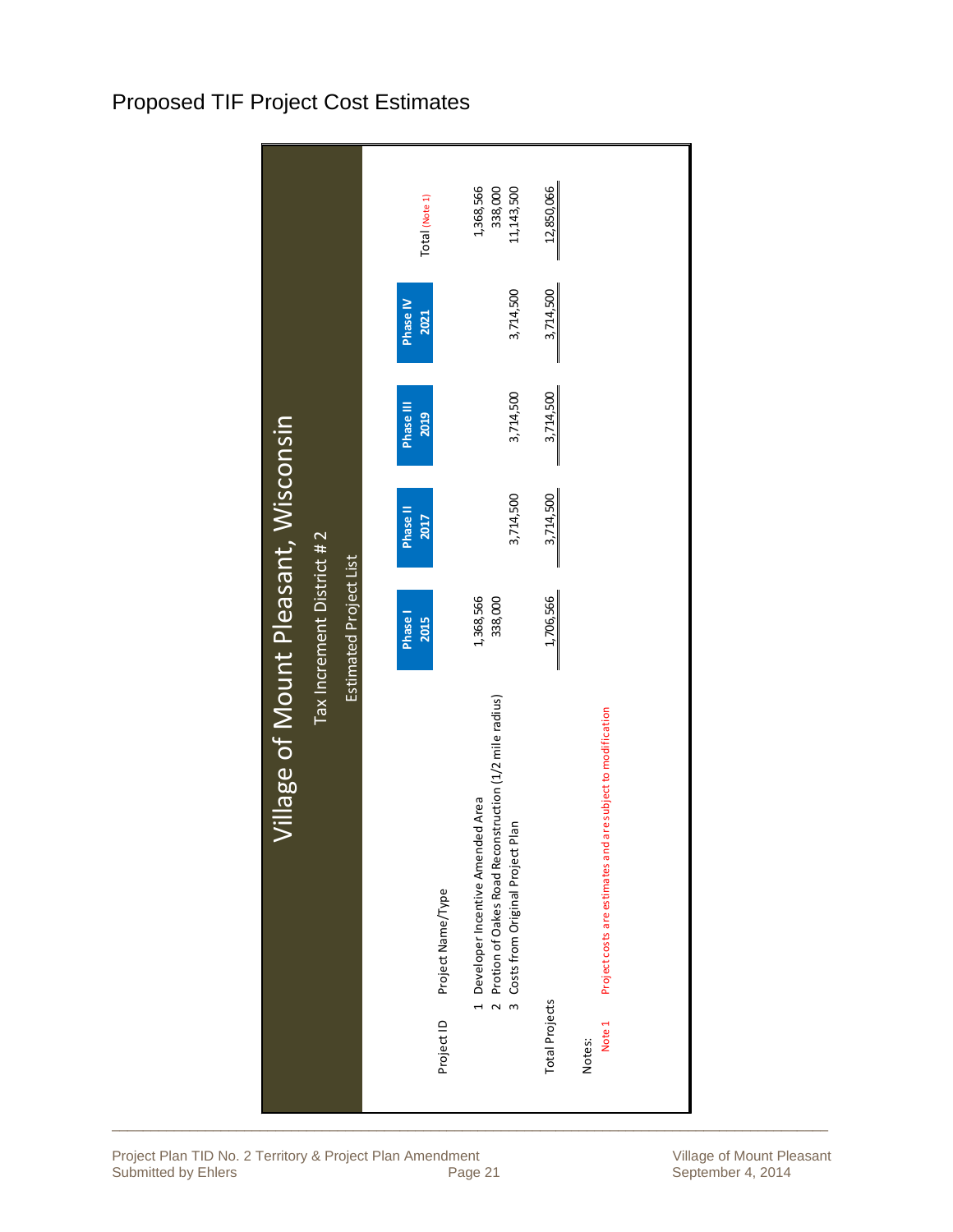### SECTION 10: Economic Feasibility Study, Financing Methods, and the Time When Costs or Monetary Obligations Related are to be Incurred

The information and exhibits contained within this Section demonstrate that the District, as proposed to be amended by the addition of territory, will remain economically feasible insofar as:

- The Village has available to it the means to secure the necessary financing required to accomplish the remaining projects contained within this Plan. A listing of "Available Financing Methods" follows.
- The Village expects to complete the remaining projects in multiple phases, and can adjust the timing of implementation as needed to coincide with the pace of private development and/or redevelopment. A discussion of the phasing and projected timeline for project completion is discussed under "Plan Implementation" within this Section. A table identifying the financing method for each phase and the time at which that financing is expected to be incurred is included.
- The development anticipated to occur as a result of the continued implementation of this Plan will generate sufficient tax increments to pay for the cost of the projects. Within this Section are tables identifying: 1) the development and/or redevelopment expected to occur, 2) an updated projection of tax increments to be collected resulting from that development and/or redevelopment and other economic growth within the District, and 3) an updated cash flow model demonstrating that the projected tax increment collections and all other revenues available to the District will be sufficient to pay all Project Costs.

#### Available Financing Methods

Implementation of this Plan may require that the Village issue debt obligations to provide direct or indirect financing for the Projects to be undertaken. The following is a list of the types of obligations the Village may choose to utilize.

#### General Obligation (G.O.) Bonds or Notes

The Village may issue G.O. Bonds or Notes to finance the cost of projects included within this Plan. The Wisconsin State Constitution limits the principal amount of G.O. debt that the community may have outstanding at any point in time to an amount not greater than five percent of its total equalized value (TID IN). As of the date of this plan, the Village has a G.O. debt limit of \$119,043,265, of which \$93,978,265 is currently unused and could be made available to finance Project Costs.

#### Bonds Issued to Developers ("Pay as You Go" Financing)

The Village may issue a bond or other obligation to one or more developers who provide financing for projects included in this Plan. Repayment of the amounts due to the developer under the bonds or other obligations are limited to an agreed percentage of the available annual tax increments collected that result from the improvements made by the developer. To the extent the tax increments collected are insufficient to make annual payments, or to repay the entire obligation over the life of the District, the Village's obligation is limited to not more than the agreed percentage of the actual increments collected. Bonds or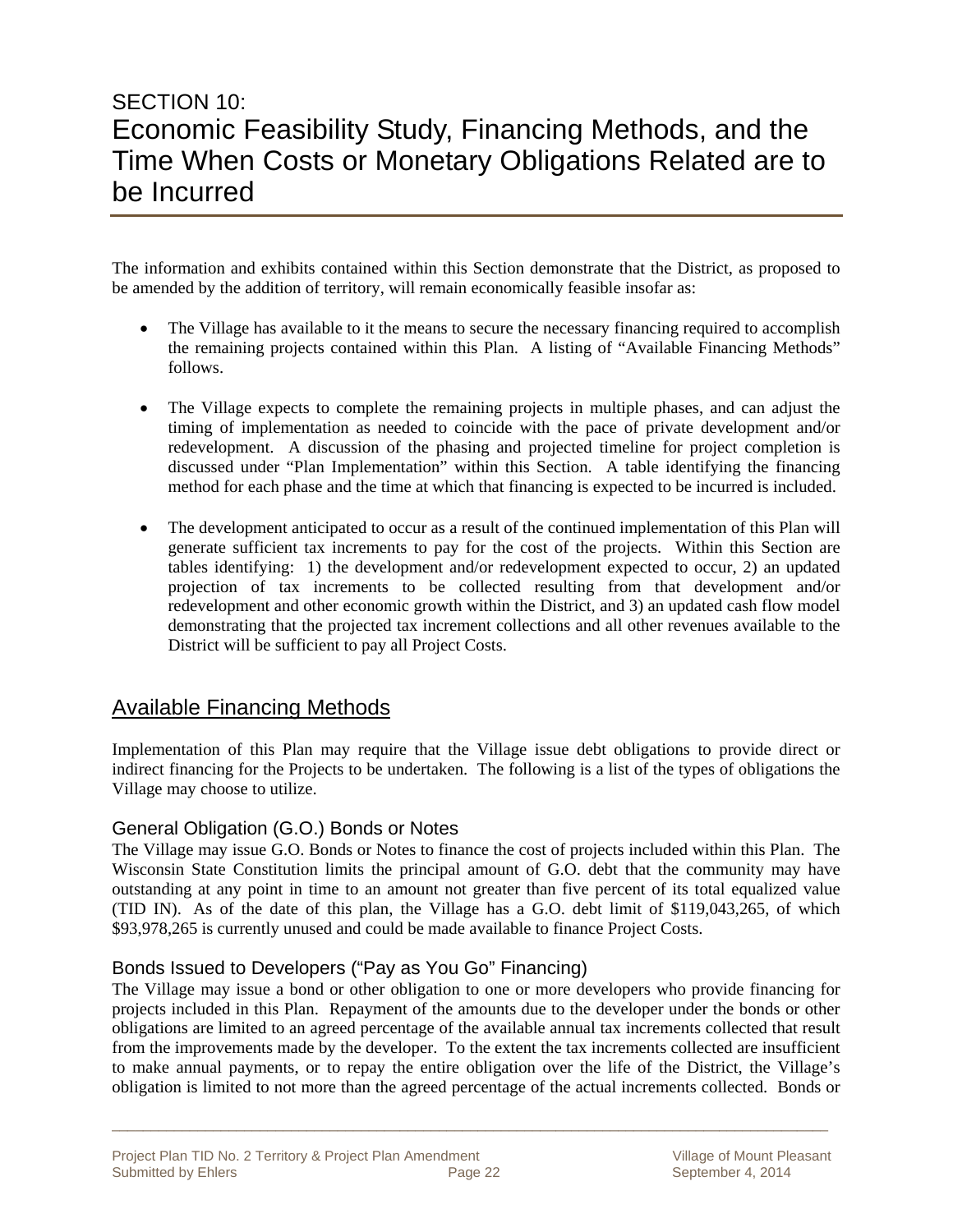other obligations issued to developers in this fashion are not general obligations of the Village and, therefore, do not count against the Village's statutory borrowing capacity.

#### Tax Increment Revenue Bonds

The Village has the authority to issue revenue bonds secured by the tax increments to be collected. These bonds may be issued directly by the Village, or as a form of lease revenue bond by its Community Development Authority (CDA). Tax Increment Revenue Bonds and Lease Revenue Bonds are not general obligations of the Village and therefore do not count against the Village's statutory borrowing capacity. To the extent tax increments collected are insufficient to meet the annual debt service requirements of the revenue bonds, the Village may be subject to either a permissive or mandatory requirement to appropriate on an annual basis a sum equal to the actual or projected shortfall.

#### Utility Revenue Bonds

The Village can issue revenue bonds to be repaid from revenues of its various utility systems, including revenues paid by the Village that represent service of the system to the Village. There is neither a statutory nor constitutional limitation on the amount of revenue bonds that can be issued, however, water rates are controlled by the Wisconsin Public Service Commission and the Village must demonstrate to bond purchasers its ability to repay revenue debt with the assigned rates. To the extent the Villageutilizes utility revenues other than tax increments to repay a portion of the bonds, the Village must reduce the total eligible Project Costs in an equal amount.

#### Special Assessment "B" Bonds

The Village has the ability to levy special assessments against benefited properties to pay part of the costs for street, curb, gutter, sewer, water, storm sewers and other infrastructure. In the event the Village determines that special assessments are appropriate, the Village can issue Special Assessment B bonds pledging revenues from special assessment installments to the extent assessment payments are outstanding. These bonds are not counted against the Village's statutory borrowing capacity. If special assessments are levied, the Village must reduce the total eligible Project Costs under this Plan in an amount equal to the total collected.

#### Plan Implementation

Projects identified will provide the necessary anticipated governmental services and/or development incentives to the additional territory. It is anticipated these expenditures will be made over the next several years. However, public debt and expenditures should be made at the pace private development and/or redevelopment occurs to assure increment is sufficient to cover expenses. The order in which expenditures are made should be adjusted in accordance with development and execution of developer agreements. The Village reserves the right to alter the implementation of this Plan to accomplish this objective. In any event, all additional Project Costs are to be incurred within the period specified in Wisconsin Statutes Section 66.1105(6)(am).

It is anticipated that developer agreements between the Village and property owners will be in place prior to major public expenditures. These agreements can provide for development guarantees or a payment in lieu of development. To further assure contract enforcement these agreements might include levying of special assessments against benefited properties.

The order in which expenditures are made should be adjusted in accordance with development and execution of developer agreements. The Village reserves the right to alter the implementation of this Plan to accomplish this objective.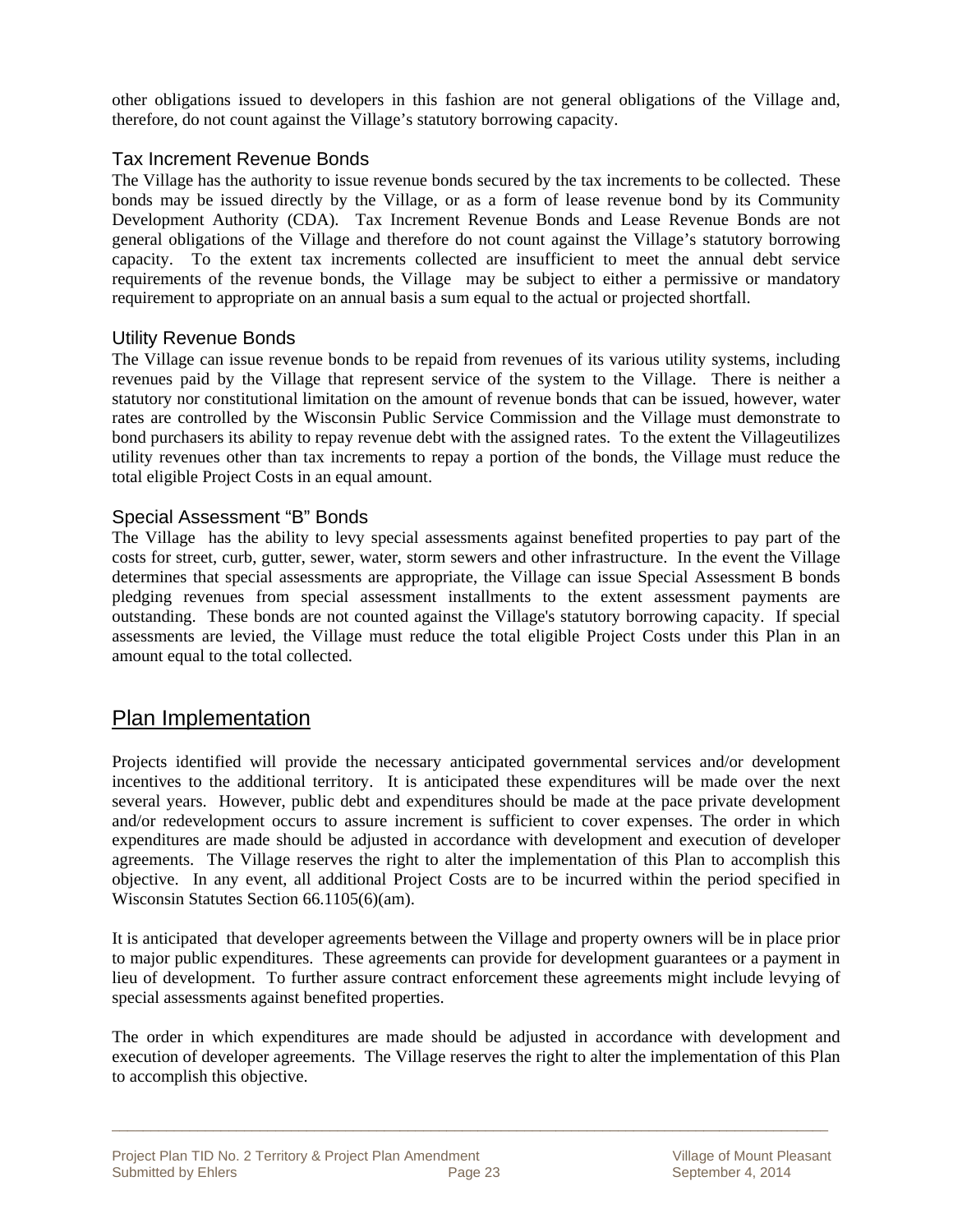Interest rates projected are based on current market conditions. Municipal interest rates are subject to constantly changing market conditions. In addition, other factors such as the loss of tax-exempt status of municipal bonds or broadening the purpose of future tax-exempt bonds would affect market conditions. Actual interest expense will be determined once the methods of financing have been approved and securities or other obligations are issued.

**If financing as outlined in this Plan proves unworkable, the Village reserves the right to use alternate financing solutions as appropriate and legally available for the projects as they are implemented.**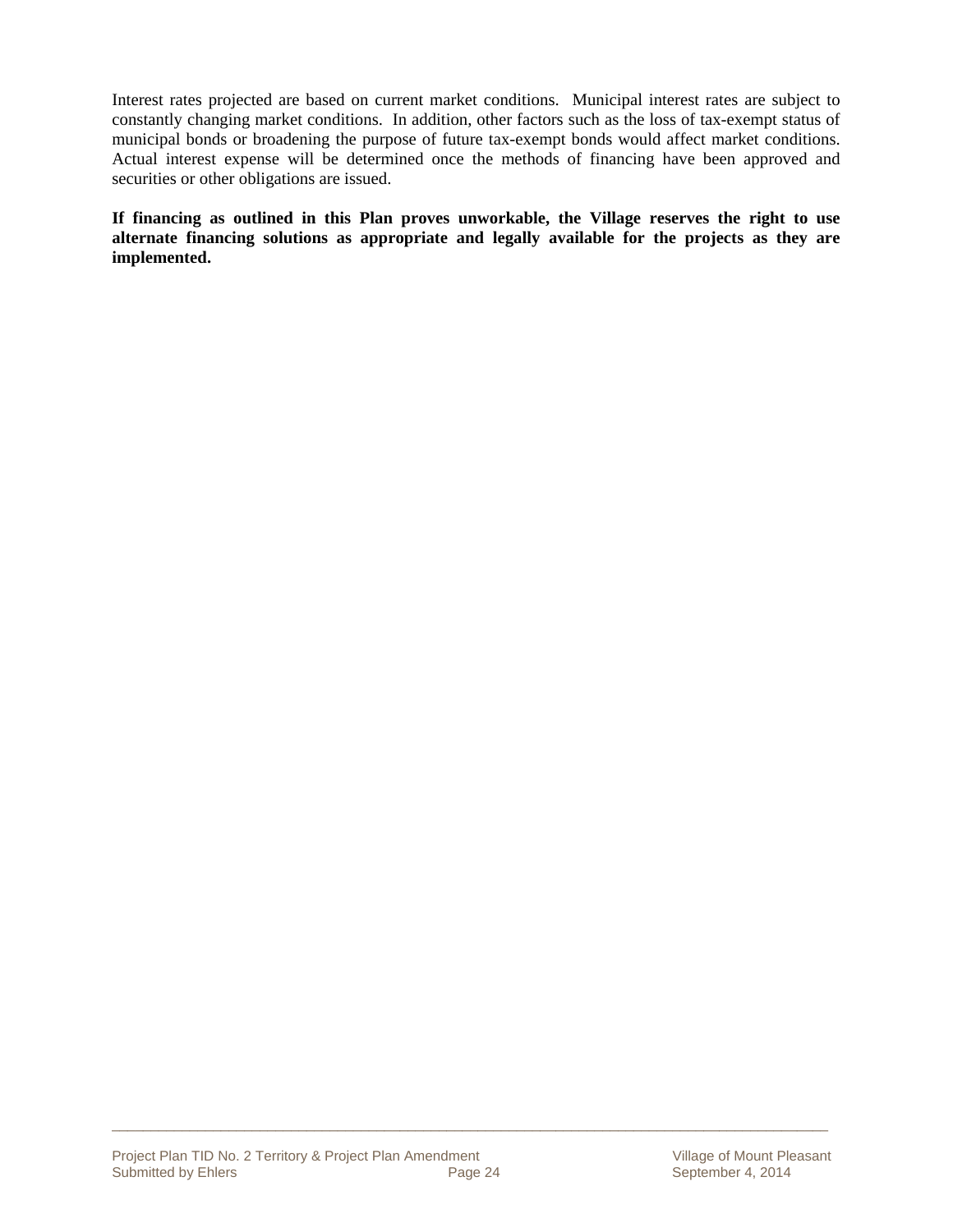### Implementation and Financing Timeline

|                                                                                                                                                                                                                  |                                                    |                    | Village of Mount Pleasant, Wisconsin                         |                                                  |                                            |                                                       |
|------------------------------------------------------------------------------------------------------------------------------------------------------------------------------------------------------------------|----------------------------------------------------|--------------------|--------------------------------------------------------------|--------------------------------------------------|--------------------------------------------|-------------------------------------------------------|
|                                                                                                                                                                                                                  |                                                    |                    | Tax Increment District #2                                    |                                                  |                                            |                                                       |
|                                                                                                                                                                                                                  |                                                    |                    | <b>Estimated Financing Plan</b>                              |                                                  |                                            |                                                       |
|                                                                                                                                                                                                                  | <b>Municipal</b><br>Revenue<br>Obligation<br>(MRO) | <b>Cash Funded</b> | G.O. Bond                                                    | G.O.<br>Promissory<br><b>Note</b>                | G.O.<br>Promissory<br><b>Note</b>          |                                                       |
|                                                                                                                                                                                                                  | 2015                                               | 2015               | 2017                                                         | 2019                                             | 2021                                       | <b>Totals</b>                                         |
| Projects<br>Phase I<br>Phase II<br>Phase III<br>Phase IV<br>Phase V                                                                                                                                              | 1,368,566                                          | 338,000            | 3,714,500                                                    | 3,714,500                                        | 3,714,500                                  | 1,706,566<br>3,714,500<br>3,714,500<br>3,714,500<br>0 |
| <b>Total Project Funds</b>                                                                                                                                                                                       | 1,368,566                                          | 338,000            | 3,714,500                                                    | 3,714,500                                        | 3,714,500                                  | 12,850,066                                            |
| <b>Estimated Finance Related Expenses</b><br><b>Financial Advisor</b><br><b>Bond Counsel</b><br>Rating Agency Fee<br>Paying Agent<br><b>Underwriter Discount</b><br>Debt Service Reserve<br>Capitalized Interest | 0.00<br>$\mathbf 0$                                |                    | 23,700<br>8,500<br>12,000<br>675<br>12.50<br>12.50<br>47,625 | 23,700<br>8,500<br>12,000<br>675<br>47,625 12.50 | 23,700<br>8,500<br>12,000<br>675<br>47,625 |                                                       |
| Less Funds on Hand                                                                                                                                                                                               |                                                    | (338,000)          |                                                              |                                                  |                                            |                                                       |
| <b>Total Financing Required</b>                                                                                                                                                                                  | 1,368,566                                          | 0                  | 3,807,000                                                    | 3,807,000                                        | 3,807,000                                  |                                                       |
| Net Issue Size                                                                                                                                                                                                   | 1.405.332                                          | $\mathbf{0}$       | 3,810,000                                                    | 3,810,000                                        | 3,810,000                                  | 12.835.332                                            |
| Notes:                                                                                                                                                                                                           |                                                    |                    |                                                              |                                                  |                                            |                                                       |
|                                                                                                                                                                                                                  |                                                    |                    |                                                              |                                                  |                                            |                                                       |
|                                                                                                                                                                                                                  |                                                    |                    |                                                              |                                                  |                                            |                                                       |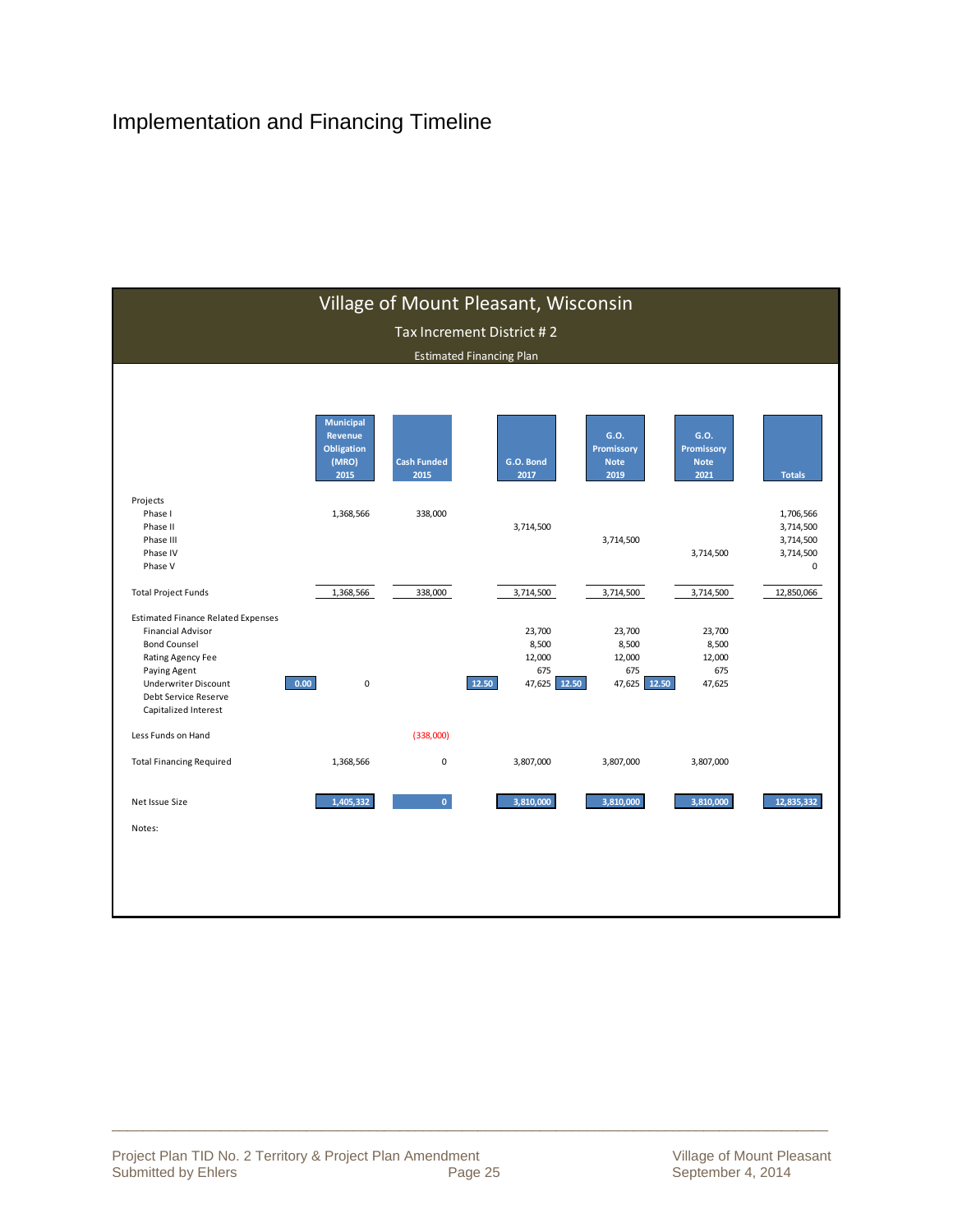| <b>Construction Year</b> | Actual         | Project<br>Pheonix | <b>Annual Total</b>                         | <b>Construction Year</b> |      |    |  |  |  |  |  |  |
|--------------------------|----------------|--------------------|---------------------------------------------|--------------------------|------|----|--|--|--|--|--|--|
| 2007<br>$\mathbf{1}$     | 4,935,800      |                    |                                             | 4,935,800                | 2007 | 1  |  |  |  |  |  |  |
| $\overline{2}$<br>2008   | 12,506,400     |                    |                                             | 12,506,400               | 2008 | 2  |  |  |  |  |  |  |
| 3<br>2009                | (6, 282, 100)  |                    |                                             | (6, 282, 100)            | 2009 | 3  |  |  |  |  |  |  |
| 4<br>2010                | 1,771,600      |                    |                                             | 1,771,600                | 2010 | 4  |  |  |  |  |  |  |
| 5<br>2011                | 44,208,200     |                    |                                             | 44,208,200               | 2011 | 5  |  |  |  |  |  |  |
| 6<br>2012                | (39, 859, 400) |                    |                                             | (39, 859, 400)           | 2012 | 6  |  |  |  |  |  |  |
| 2013<br>7                | 13,763,600     |                    |                                             | 13,763,600               | 2013 | 7  |  |  |  |  |  |  |
| 8<br>2014                |                |                    | 0<br>2014<br>5,850,000<br>2015<br>5,850,000 |                          |      |    |  |  |  |  |  |  |
| 9<br>2015                |                |                    |                                             |                          |      |    |  |  |  |  |  |  |
| 2016<br>10               |                | 2,250,000          | 2,250,000                                   |                          |      |    |  |  |  |  |  |  |
| 11<br>2017               |                | 4,500,000          | 11,500,000                                  | 16,000,000               | 2017 | 11 |  |  |  |  |  |  |
| 12<br>2018               |                |                    | 11,500,000                                  | 11,500,000               | 2018 | 12 |  |  |  |  |  |  |
| 13<br>2019               |                |                    | 20,000,000                                  | 20,000,000               | 2019 | 13 |  |  |  |  |  |  |
| 2020<br>14               |                |                    | 20,000,000                                  | 20,000,000               | 2020 | 14 |  |  |  |  |  |  |
| 2021<br>15               |                |                    | 12,500,000                                  | 12,500,000               | 2021 | 15 |  |  |  |  |  |  |
| 2022<br>16               |                |                    | 12,500,000                                  | 12,500,000               | 2022 | 16 |  |  |  |  |  |  |
| 17<br>2023               |                |                    |                                             | 0                        | 2023 | 17 |  |  |  |  |  |  |
| 2024<br>18               |                |                    |                                             | 0                        | 2024 | 18 |  |  |  |  |  |  |
| 2025<br>19               |                |                    |                                             | 0                        | 2025 | 19 |  |  |  |  |  |  |
| 2026<br>20               |                |                    |                                             | 0                        | 2026 | 20 |  |  |  |  |  |  |
| Totals                   | 31,044,100     | 12,600,000         | 88,000,000                                  | 131,644,100              |      |    |  |  |  |  |  |  |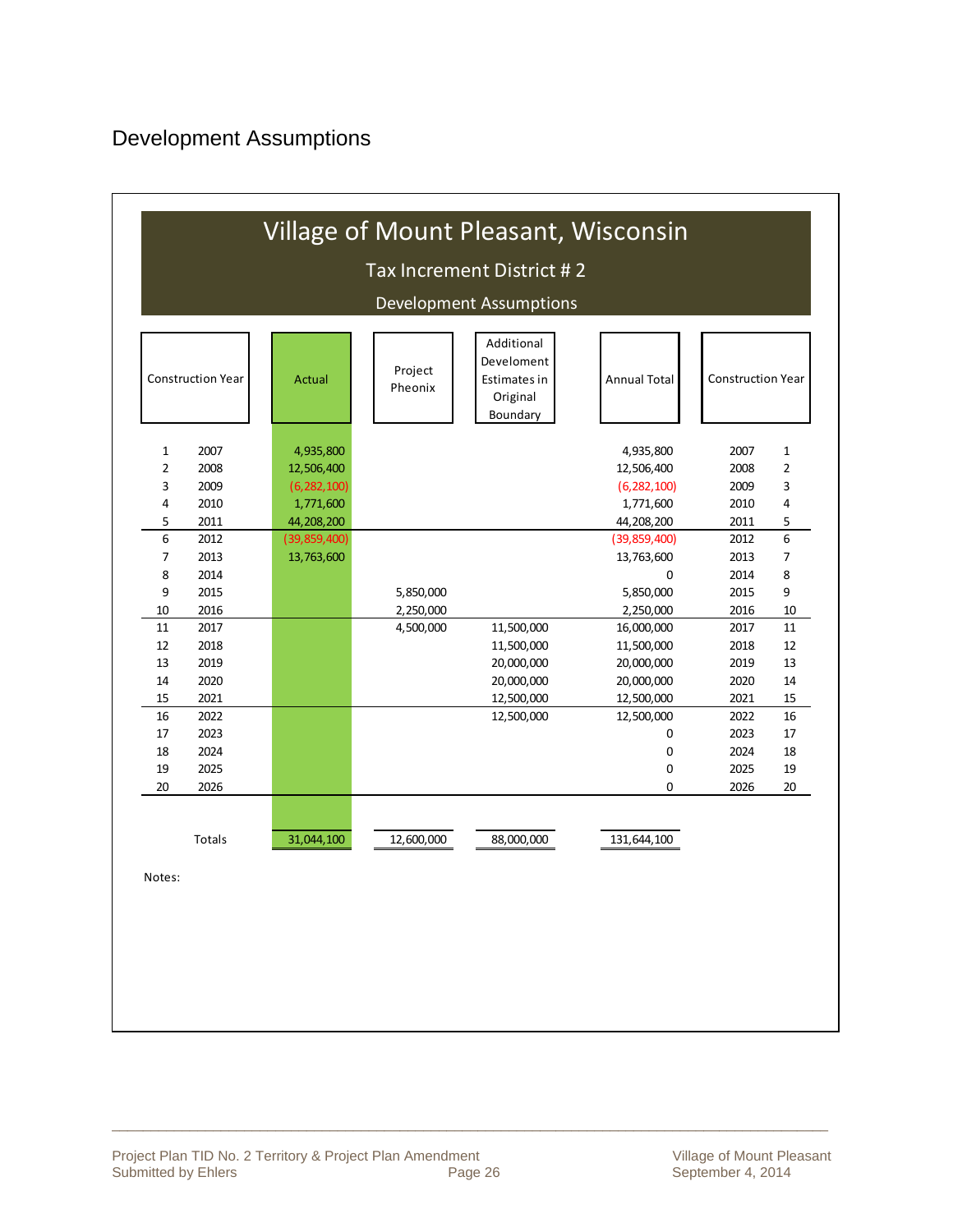### Increment Revenue Projections – Current & Amendment Area Projects Only

|                         |               |                                                                                                                          |              | Tax Increment District #2                                         |                                                           |              |                                                                                                   |                                           |         |         |  |
|-------------------------|---------------|--------------------------------------------------------------------------------------------------------------------------|--------------|-------------------------------------------------------------------|-----------------------------------------------------------|--------------|---------------------------------------------------------------------------------------------------|-------------------------------------------|---------|---------|--|
|                         |               | Tax Increment Projection Worksheet (Current and Project Phoenix Investors)                                               |              |                                                                   |                                                           |              |                                                                                                   |                                           |         |         |  |
|                         |               | Type of District<br><b>Creation Date</b><br><b>Valuation Date</b><br>Max Life (Years)<br>Expenditure Periods/Termination | Jan 1,<br>15 | <b>Mixed Use</b><br>September 10, 2007<br>2007<br>20<br>9/10/2022 |                                                           |              | <b>Base Value</b><br><b>Appreciation Factor</b><br><b>Base Tax Rate</b><br>Rate Adjustment Factor | 3,874,266<br>0.00%<br>\$22.06<br>$-1.00%$ |         |         |  |
|                         |               | Revenue Periods/Final Year<br>Extension Eligibility/Years                                                                | 20<br>Yes    | 2028<br>3                                                         |                                                           |              | Tax Exempt Discount Rate                                                                          | 4.50%                                     |         |         |  |
|                         |               | <b>Recipient District</b>                                                                                                |              | <b>No</b>                                                         |                                                           |              | <b>Taxable Discount Rate</b>                                                                      | 6.00%                                     |         |         |  |
|                         |               |                                                                                                                          |              |                                                                   | <b>Current Phoenix Development Only No other projects</b> |              |                                                                                                   |                                           |         |         |  |
|                         | Construction  |                                                                                                                          | Valuation    | Inflation                                                         | Total                                                     | Revenue      |                                                                                                   | Tax                                       |         |         |  |
|                         | Year          | Value Added                                                                                                              | Year         | Increment                                                         | Increment                                                 | Year         | <b>Tax Rate</b>                                                                                   | Increment                                 |         |         |  |
|                         |               |                                                                                                                          |              |                                                                   |                                                           |              |                                                                                                   |                                           |         |         |  |
| $1\,$<br>$\overline{2}$ | 2007<br>2008  | 4,935,800<br>12,506,400                                                                                                  | 2008<br>2009 | $\mathbf 0$<br>0                                                  | 4,935,800<br>17,442,200                                   | 2009<br>2010 | \$16.87<br>\$17.94                                                                                | 83,263<br>312,986                         |         |         |  |
| 3                       | 2009          | (6, 282, 100)                                                                                                            | 2010         | 0                                                                 | 11, 160, 100                                              | 2011         | \$18.95                                                                                           | 211,452                                   |         |         |  |
| $\overline{4}$          | 2010          | 1,771,600                                                                                                                |              |                                                                   | 2011                                                      | 0            | 12,931,700                                                                                        | 2012                                      | \$19.99 | 258,538 |  |
| 5                       | 2011          | 44,208,200                                                                                                               | 2012         | $\mathbf 0$                                                       | 57,139,900                                                | 2013         | \$22.64                                                                                           | 1,293,856                                 |         |         |  |
| 6                       | 2012          | (39, 859, 400)                                                                                                           | 2013         | $\mathbf 0$                                                       | 17,280,500                                                | 2014         | \$23.11                                                                                           | 399,325                                   |         |         |  |
| $\overline{7}$          | 2013          | 13,763,600                                                                                                               | 2014         | $\mathbf 0$                                                       | 31,044,100                                                | 2015         | \$22.28                                                                                           | 691,626                                   |         |         |  |
| 8                       | 2014          | 0                                                                                                                        | 2015         | $\mathbf 0$                                                       | 31,044,100                                                | 2016         | \$22.06                                                                                           | 684,709                                   |         |         |  |
| 9                       | 2015          | 5,850,000                                                                                                                | 2016         | $\mathbf 0$                                                       | 36,894,100                                                | 2017         | \$21.84                                                                                           | 805,600                                   |         |         |  |
| 10                      | 2016          | 2,250,000                                                                                                                | 2017         | $\mathbf 0$                                                       | 39,144,100                                                | 2018         | \$21.62                                                                                           | 846,182                                   |         |         |  |
| 11                      | 2017          | 4,500,000                                                                                                                | 2018         | 0                                                                 | 43,644,100                                                | 2019         | \$21.40                                                                                           | 934,025                                   |         |         |  |
| 12                      | 2018          |                                                                                                                          | 2019         | 0                                                                 | 43,644,100                                                | 2020         | \$21.19                                                                                           | 924,684                                   |         |         |  |
| 13                      | 2019          |                                                                                                                          | 2020         | 0                                                                 | 43,644,100                                                | 2021         | \$20.98                                                                                           | 915,438                                   |         |         |  |
| 14                      | 2020          |                                                                                                                          | 2021         | 0                                                                 | 43,644,100                                                | 2022         | \$20.77                                                                                           | 906,283                                   |         |         |  |
| 15                      | 2021          |                                                                                                                          | 2022         | 0                                                                 | 43,644,100                                                | 2023         | \$20.56                                                                                           | 897,220                                   |         |         |  |
| 16                      | 2022          |                                                                                                                          | 2023         | 0                                                                 | 43,644,100                                                | 2024         | \$20.35                                                                                           | 888,248                                   |         |         |  |
| 17                      | 2023          |                                                                                                                          | 2024         | 0                                                                 | 43,644,100                                                | 2025         | \$20.15                                                                                           | 879,366                                   |         |         |  |
| 18                      | 2024          |                                                                                                                          | 2025         | 0                                                                 | 43,644,100                                                | 2026         | \$19.95                                                                                           | 870,572                                   |         |         |  |
| 19                      | 2025          |                                                                                                                          | 2026         | 0                                                                 | 43,644,100                                                | 2027         | \$19.75                                                                                           | 861,866                                   |         |         |  |
| 20                      | 2026          |                                                                                                                          | 2027         | $\mathbf 0$                                                       | 43,644,100                                                | 2028         | \$19.55                                                                                           | 853,248                                   |         |         |  |
|                         | <b>Totals</b> | 43,644,100                                                                                                               |              | $\mathbf{0}$                                                      |                                                           |              | <b>Future Value of Increment</b>                                                                  | 14,518,486                                |         |         |  |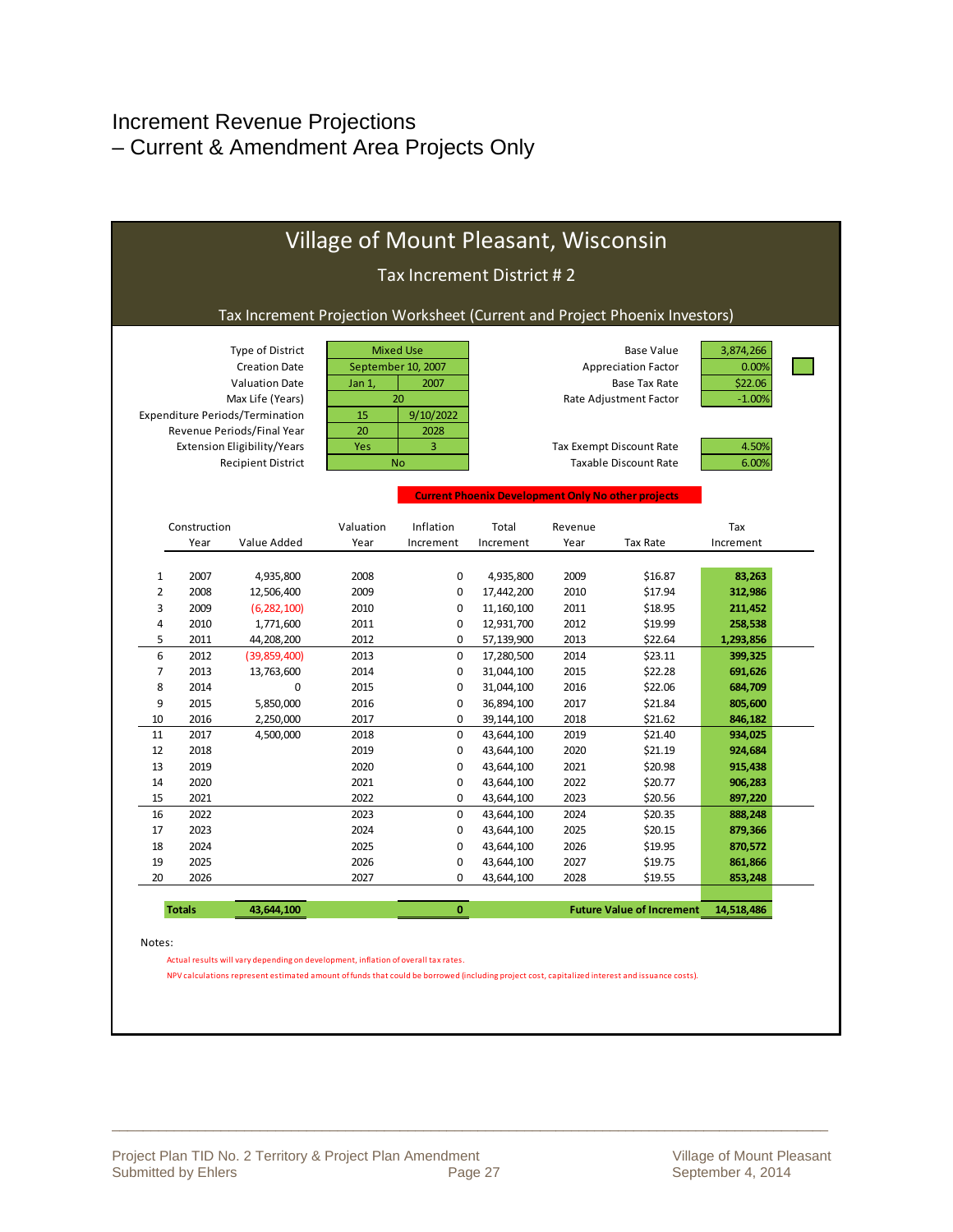Increment Revenue Projections

– Current, Original Area with Remaining Projects and Amended Area With Projects

|                                                                                 |               |                                        |           |           | Tax Increment District #2          |                 |                                  |            |  |  |  |  |
|---------------------------------------------------------------------------------|---------------|----------------------------------------|-----------|-----------|------------------------------------|-----------------|----------------------------------|------------|--|--|--|--|
|                                                                                 |               |                                        |           |           | Tax Increment Projection Worksheet |                 |                                  |            |  |  |  |  |
| <b>Mixed Use</b><br>Type of District<br><b>Base Value</b><br>September 10, 2007 |               |                                        |           |           |                                    |                 |                                  |            |  |  |  |  |
|                                                                                 |               | <b>Creation Date</b>                   |           |           |                                    |                 | <b>Appreciation Factor</b>       | 0.00%      |  |  |  |  |
|                                                                                 |               | <b>Valuation Date</b>                  | Jan 1,    | 2007      |                                    |                 | <b>Base Tax Rate</b>             | \$22.06    |  |  |  |  |
|                                                                                 |               | Max Life (Years)                       |           | 20        |                                    |                 | Rate Adjustment Factor           | $-1.00%$   |  |  |  |  |
|                                                                                 |               | <b>Expenditure Periods/Termination</b> | 15        | 9/10/2022 |                                    |                 |                                  |            |  |  |  |  |
|                                                                                 |               | Revenue Periods/Final Year             | 20        | 2028      |                                    |                 |                                  |            |  |  |  |  |
|                                                                                 |               | Extension Eligibility/Years            | Yes       | 3         |                                    |                 | Tax Exempt Discount Rate         | 4.50%      |  |  |  |  |
|                                                                                 |               | <b>Recipient District</b>              |           | <b>No</b> |                                    |                 | <b>Taxable Discount Rate</b>     | 6.00%      |  |  |  |  |
|                                                                                 | Construction  |                                        | Valuation | Inflation | Total                              | Revenue         |                                  | Tax        |  |  |  |  |
|                                                                                 | Year          | Value Added                            | Year      | Increment | Increment                          | Year            | <b>Tax Rate</b>                  | Increment  |  |  |  |  |
|                                                                                 |               |                                        |           |           |                                    |                 |                                  |            |  |  |  |  |
| $1\,$                                                                           | 2007          | 4,935,800                              | 2008      | 0         | 4,935,800                          | 2009            | \$16.87                          | 83,263     |  |  |  |  |
| $\overline{2}$                                                                  | 2008          | 12,506,400                             | 2009      | 0         | 17,442,200                         | 2010            | \$17.94                          |            |  |  |  |  |
| 3                                                                               | 2009          | (6, 282, 100)                          | 2010      | 0         | 11, 160, 100                       | 2011            | 312,986<br>211,452               |            |  |  |  |  |
| 4                                                                               | 2010          | 1,771,600                              | 2011      | 0         | 12,931,700                         | 2012            | 258,538                          |            |  |  |  |  |
| 5                                                                               | 2011          | 44,208,200                             | 2012      | 0         | 57,139,900                         | 2013<br>\$22.64 |                                  |            |  |  |  |  |
| 6                                                                               | 2012          | (39, 859, 400)                         | 2013      | 0         | 17,280,500                         | 2014<br>\$23.11 |                                  |            |  |  |  |  |
| $\overline{7}$                                                                  | 2013          | 13,763,600                             | 2014      | 0         | 31,044,100                         | \$22.28         | 691,626                          |            |  |  |  |  |
| 8                                                                               | 2014          | $\mathbf 0$                            | 2015      | 0         | 31,044,100                         | \$22.06         | 684,709                          |            |  |  |  |  |
| 9                                                                               | 2015          | 5,850,000                              | 2016      | 0         | 36,894,100                         | 2017            | \$21.84                          | 805,600    |  |  |  |  |
| 10                                                                              | 2016          | 2,250,000                              | 2017      | 0         | 39,144,100                         | 2018<br>\$21.62 |                                  |            |  |  |  |  |
| 11                                                                              | 2017          | 16,000,000                             | 2018      | 0         | 55,144,100                         | 2019            | \$21.40                          | 1,180,135  |  |  |  |  |
| 12                                                                              | 2018          | 11,500,000                             | 2019      | 0         | 66,644,100                         | 2020            | \$21.19                          | 1,411,984  |  |  |  |  |
| 13                                                                              | 2019          | 20,000,000                             | 2020      | 0         | 86,644,100                         | 2021            | \$20.98                          | 1,817,365  |  |  |  |  |
| 14                                                                              | 2020          | 20,000,000                             | 2021      | 0         | 106,644,100                        | 2022            | \$20.77                          | 2,214,498  |  |  |  |  |
| 15                                                                              | 2021          | 12,500,000                             | 2022      | 0         | 119,144,100                        | 2023            | \$20.56                          | 2,449,323  |  |  |  |  |
| 16                                                                              | 2022          | 12,500,000                             | 2023      | 0         | 131,644,100                        | 2024            | \$20.35                          | 2,679,231  |  |  |  |  |
| 17                                                                              | 2023          | 0                                      | 2024      | 0         | 131,644,100                        | 2025            | \$20.15                          | 2,652,439  |  |  |  |  |
| 18                                                                              | 2024          | 0                                      | 2025      | 0         | 131,644,100                        | 2026            | \$19.95                          | 2,625,914  |  |  |  |  |
| 19                                                                              | 2025          | 0                                      | 2026      | 0         | 131,644,100                        | 2027            | \$19.75                          | 2,599,655  |  |  |  |  |
| 20                                                                              | 2026          | 0                                      | 2027      | 0         | 131,644,100                        | 2028            | \$19.55                          | 2,573,659  |  |  |  |  |
|                                                                                 |               |                                        |           |           |                                    |                 |                                  |            |  |  |  |  |
|                                                                                 | <b>Totals</b> | 131,644,100                            |           | 0         |                                    |                 | <b>Future Value of Increment</b> | 27,791,739 |  |  |  |  |
|                                                                                 |               |                                        |           |           |                                    |                 |                                  |            |  |  |  |  |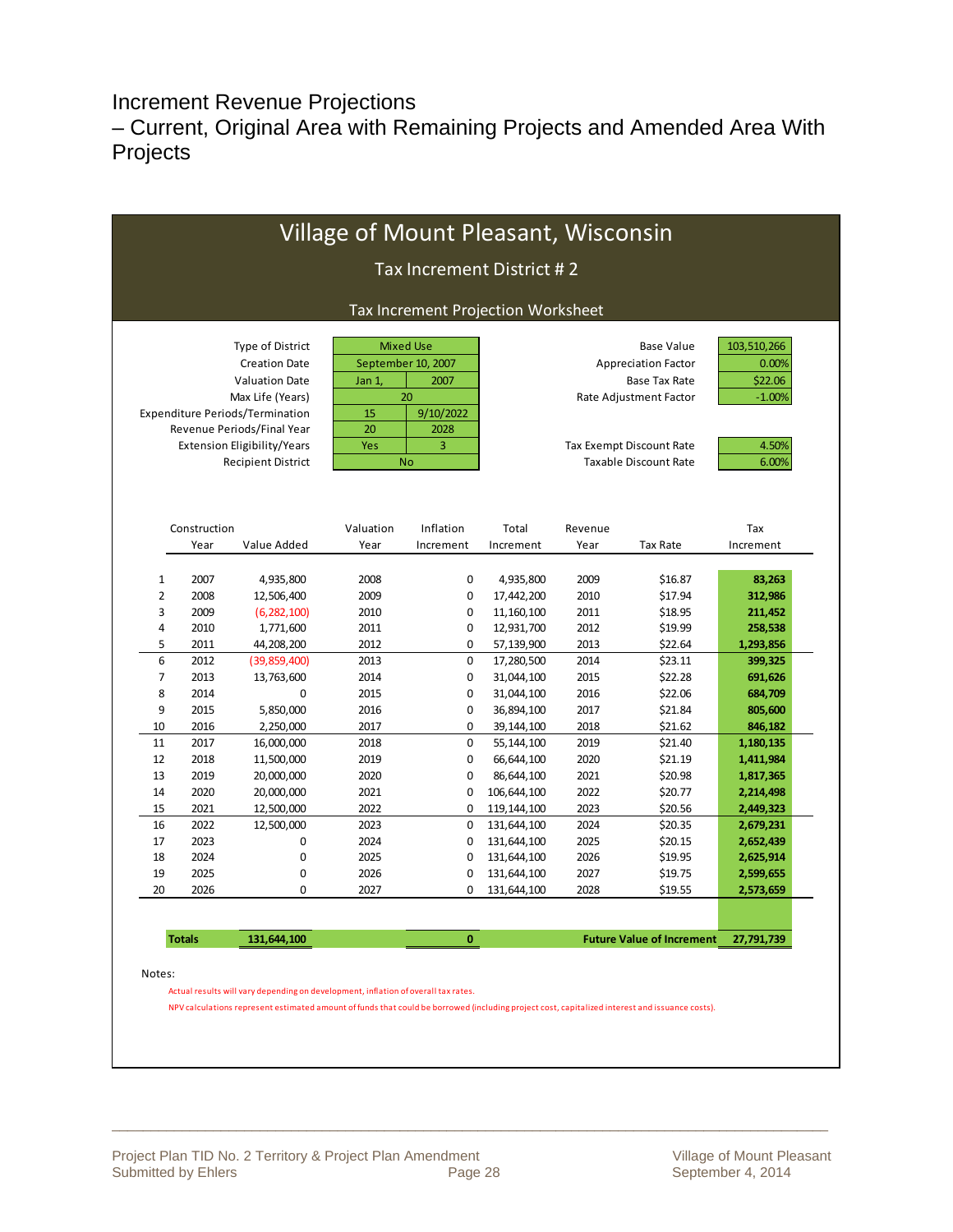### Cash Flow

– Current & Amendment Area Projects Only

### Village of Mount Pleasant, Wisconsin

#### x Increment District ## 2

#### h Flow

| Tax Increment District #2 |                           |           |           |           |          |         |                |             |                     |          |             |           |                               |           |           |            |            |         |         |                 |             |            |             |       |
|---------------------------|---------------------------|-----------|-----------|-----------|----------|---------|----------------|-------------|---------------------|----------|-------------|-----------|-------------------------------|-----------|-----------|------------|------------|---------|---------|-----------------|-------------|------------|-------------|-------|
|                           | Cash Flow Projection      |           |           |           |          |         |                |             |                     |          |             |           |                               |           |           |            |            |         |         |                 |             |            |             |       |
|                           | <b>Projected Revenues</b> |           |           |           |          |         |                |             | <b>Expenditures</b> |          |             |           |                               |           |           |            |            |         |         | <b>Balances</b> |             |            |             |       |
|                           |                           |           |           |           |          |         |                |             | Taxable GO Bonds    |          |             |           | <b>GO Bonds Taxable (BAB)</b> |           |           |            |            |         |         |                 |             |            |             |       |
| Year                      |                           | Interest  |           |           |          |         |                |             | 1,335,000           |          |             |           | 3,135,000                     |           |           |            | Phoenix    |         |         |                 |             |            |             |       |
|                           | Tax                       | Earnings/ | Long Term | Developer | Computer | Other   | Total          | Dated Date: |                     | 06/12/08 | Dated Date: |           | 11/18/09                      | 01/00/00  | Capital   | Economic   | Investors  |         |         | Total           |             |            | Principal   |       |
|                           | Increments                | (Cost)    | Debt      | Deposit   | Aide     | Revenue | Revenues       | Principal   | Est. Rate           | Interest | Principal   | Est. Rate | Interest                      | Rebate    | Projects  | Assistance | <b>MRO</b> | Other   | Admin.  | Expenditures    | Annual      | Cumulative | Outstanding | Year  |
|                           |                           |           |           |           |          |         |                |             |                     |          |             |           |                               |           |           |            |            |         |         |                 |             |            |             |       |
| 2007                      |                           |           |           |           |          |         |                |             |                     |          |             |           |                               |           |           |            |            | 17,551  | 11,000  | 28,551          | (28, 551)   | (28, 551)  |             | 2007  |
| 2008                      |                           | 18,588    | 1,335,000 | 5,821     |          |         | 1,359,409      |             |                     | 21,366   |             |           |                               |           |           | 340,000    |            | 36,718  |         | 398,084         | 961,326     | 932,775    | 1,335,000   | 2008  |
| 2009                      | 83,263                    | 19,131    | 3,135,000 | 4,151     |          |         | 3,241,545      |             |                     | 70,565   |             |           |                               |           | 324,505   | 850,000    |            | 396,779 | 16,179  | 1,658,028       | 1,583,517   | 2,516,291  | 1,335,000   | 2009  |
| 2010                      | 312,986                   | 2,348     |           | 8,577     |          | 432     | 324,343        |             |                     | 70,565   |             |           | 150,361                       | (52, 626) | 1,823,298 | 50,000     |            | 264,558 | 17,518  | 2,323,674       | (1,999,331) | 516,960    | 4,470,000   | 2010  |
| 2011                      | 211,452                   |           |           | 3,087     | 111,459  | 300     | 326,298        |             |                     | 70,565   | 75,000      | 2.00%     | 157,814                       | (55, 235) | 573,934   | 30,000     |            | 33,729  | 19,486  | 905,293         | (578, 995)  | (62, 035)  | 4,395,000   | 2011  |
| 2012                      | 258,538                   |           |           | 3,000     | 86,866   |         | 348,404        | 35,000      | 4.25%               | 69,821   | 100,000     | 2.25%     | 156,314                       | (54, 710) | 163,000   |            |            | 6,236   | 18,607  | 494,268         | (145, 865)  | (207, 899) | 4,260,000   | 2012  |
| 2013                      | 1,293,856                 |           |           |           |          |         | 1,293,856      | 40,000      | 4.40%               | 68,198   | 100,000     | 2.60%     | 154,064                       | (53, 922) |           |            |            |         | 20,000  | 328,339         | 965,517     | 757,618    | 4,120,000   | 2013  |
| 2014                      | 399,325                   |           |           |           |          |         | 399,325        | 55,000      | 4.55%               | 66,066   | 100,000     | 3.20%     | 151,464                       | (53, 012) |           |            |            |         | 20,400  | 339,918         | 59,407      | 817,025    | 3,965,000   | 2014  |
| 2015                      | 691,626                   |           |           |           |          |         | 691,626        | 90,000      | 4.70%               | 62,700   | 105,000     | 3.60%     | 148,264                       | (51, 892) | 338,000   |            |            |         | 20,808  | 712,879         | (21, 254)   | 795,771    | 3,770,000   | 2015  |
| 2016                      | 684,709                   |           |           |           |          |         | 684,709        | 115,000     | 4.90%               | 57,768   | 110,000     | 4.00%     | 144,484                       | (50, 569) |           |            |            |         | 21,224  | 397,906         | 286,803     | 1,082,575  | 3,545,000   | 2016  |
| 2017                      | 805,600                   |           |           |           |          |         | 805,600        | 125,000     | 5.10%               | 51,763   | 120,000     | 4.30%     | 140,084                       | (49, 029) |           |            | 60,675     |         | 21,649  | 470,141         | 335,459     | 1,418,034  | 3,300,000   | 2017  |
| 2018                      | 846,182                   |           |           |           |          |         | 846,182        | 130,000     | 5.25%               | 45,163   | 150,000     | 4.50%     | 134,924                       | (47, 223) |           |            | 83,172     |         | 22,082  | 518,116         | 328,066     | 1,746,100  | 3,020,000   | 2018  |
| 2019                      | 934,025                   |           |           |           |          |         | 934,025        | 135,000     | 5.40%               | 38,105   | 150,000     | 4.63%     | 128,174                       | (44, 861) |           |            | 128,085    |         | 22,523  | 557,026         | 376,999     | 2,123,098  | 2,735,000   | 2019  |
| 2020                      | 924,684                   |           |           |           |          |         | 924,684        | 150,000     | 5.50%               | 30,335   | 175,000     | 5.00%     | 121,236                       | (42, 433) |           |            | 126,804    |         | 22,974  | 583,916         | 340,768     | 2,463,867  | 2,410,000   | 2020  |
| 2021                      | 915,438                   |           |           |           |          |         | 915.438        | 155,000     | 5.60%               | 21,870   | 175,000     | 5.25%     | 112,486                       | (39, 370) |           |            | 125.536    |         | 23.433  | 573,955         | 341,483     | 2,805,349  | 2,080,000   | 2021  |
| 2022                      | 906,283                   |           |           |           |          |         | 906,283        | 160,000     | 5.70%               | 12,970   | 200,000     | 5.50%     | 103,299                       | (36, 155) |           |            | 124,280    |         | 23,902  | 588,296         | 317,987     | 3,123,336  | 1,720,000   | 2022  |
| 2023                      | 897,220                   |           |           |           |          |         | 897,220        | 145,000     | 5.80%               | 4,205    | 210,000     | 5.60%     | 92,299                        | (32, 305) |           |            | 123,038    |         | 24,380  | 566,617         | 330,604     | 3,453,940  | 1,365,000   | 2023  |
| 2024                      | 888,248                   |           |           |           |          |         | 888,248        |             |                     |          | 225,000     | 5.70%     | 80,539                        | (28, 189) |           |            | 121,807    |         | 24,867  | 424,025         | 464,223     | 3,918,163  | 1,140,000   | 2024  |
| 2025                      | 879,366                   |           |           |           |          |         | 879,366        |             |                     |          | 250,000     | 5.80%     | 67,714                        | (23,700)  |           |            | 120,589    |         | 25,365  | 439,968         | 439,398     | 4,357,561  | 890,000     | 2025  |
| 2026                      | 870.572                   |           |           |           |          |         | 870.572        |             |                     |          | 275,000     | 5.88%     | 53,214                        | (18.625)  |           |            | 119.383    |         | 25.872  | 454.844         | 415,728     | 4,773,288  | 615,000     | 2026  |
| 2027                      | 861,866                   |           |           |           |          |         | 861,866        |             |                     |          | 300,000     | 6.00%     | 37,058                        | (12, 970) |           |            | 118,189    |         | 26,390  | 468,666         | 393,200     | 5,166,488  | 315,000     | 2027  |
| 2028                      | 853,248                   |           |           |           |          |         | 853,248        |             |                     |          | 315,000     | 6.05%     | 19,058                        | (6, 670)  |           |            | 117,007    |         | 26,917  | 471,312         | 381,935     | 5,548,424  |             | 2028  |
|                           |                           |           |           |           |          |         |                |             |                     |          |             |           |                               |           |           |            |            |         |         |                 |             |            |             |       |
|                           |                           |           |           |           |          |         |                |             |                     |          |             |           |                               |           |           |            |            |         |         |                 |             |            |             |       |
| Total                     | 14,518,486                | 40,067    | 4,470,000 | 24,636    |          |         | 732 19,252,246 | 1,335,000   |                     | 762,023  | 3,135,000   |           | 2,152,846                     | (753.496  | 3,222,737 | 1,270,000  | 1,368,566  | 755,571 | 455,576 | 13,703,822      |             |            |             | Total |
|                           |                           |           |           |           |          |         |                |             |                     |          |             |           |                               |           |           |            |            |         |         |                 |             |            |             |       |

Notes:

Projected TID Closure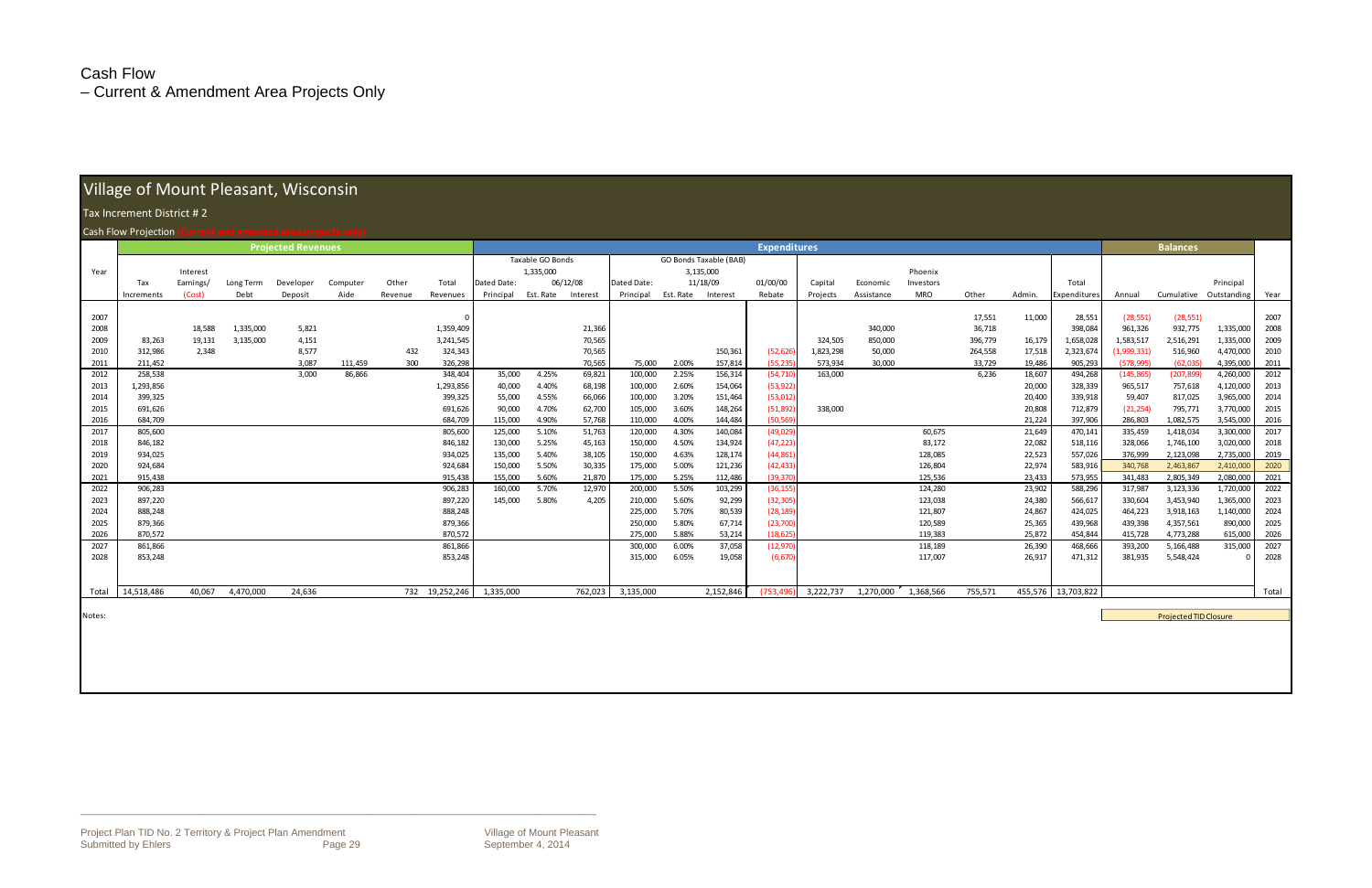### Cash Flow

– Current, Original Area with Remaining Projects and Amended Area With Projects

| Village of Mount Pleasant, Wisconsin |                                                  |           |                  |                |          |            |                        |             |                    |                  |                    |                    |                        |                       |                    |                |                  |                    |                      |                  |                    |                      |                    |                      |                               |                    |                   |                  |                        |                          |                              |                        |              |
|--------------------------------------|--------------------------------------------------|-----------|------------------|----------------|----------|------------|------------------------|-------------|--------------------|------------------|--------------------|--------------------|------------------------|-----------------------|--------------------|----------------|------------------|--------------------|----------------------|------------------|--------------------|----------------------|--------------------|----------------------|-------------------------------|--------------------|-------------------|------------------|------------------------|--------------------------|------------------------------|------------------------|--------------|
| Tax Increment District #2            |                                                  |           |                  |                |          |            |                        |             |                    |                  |                    |                    |                        |                       |                    |                |                  |                    |                      |                  |                    |                      |                    |                      |                               |                    |                   |                  |                        |                          |                              |                        |              |
| Cash Flow Projection                 |                                                  |           |                  |                |          |            |                        |             |                    |                  |                    |                    |                        |                       |                    |                |                  |                    |                      |                  |                    |                      |                    |                      |                               |                    |                   |                  |                        |                          |                              |                        |              |
|                                      | <b>Expenditures</b><br><b>Projected Revenues</b> |           |                  |                |          |            |                        |             |                    |                  |                    | <b>Balances</b>    |                        |                       |                    |                |                  |                    |                      |                  |                    |                      |                    |                      |                               |                    |                   |                  |                        |                          |                              |                        |              |
|                                      |                                                  |           |                  |                |          |            |                        |             | Taxable GO Bonds   |                  |                    |                    | GO Bonds Taxable (BAB) |                       |                    | G.O. Bond      |                  |                    | G.O. Promissory Note |                  |                    | G.O. Promissory Note |                    |                      |                               |                    |                   |                  |                        |                          |                              |                        |              |
| Year                                 |                                                  | Interest  |                  |                |          |            |                        |             | 1,335,000          |                  |                    | 3,135,000          |                        |                       |                    | 3,810,000      |                  |                    | 3,810,000            |                  |                    | 3,810,000            |                    |                      |                               | Phoenix            |                   |                  |                        |                          |                              |                        |              |
|                                      | Tax                                              | Earnings/ | Long Term        | Developer      | Computer | Other      | Total                  | Dated Date: |                    | 06/12/08         | Dated Date         |                    | 11/18/09               |                       | Dated Date:        |                | 08/01/17         | Dated Date:        | 08/01/19             |                  | Dated Date:        | 08/01/21             |                    | Capital              | Economic                      | Investors          |                   |                  | Total                  |                          |                              | Principal              |              |
|                                      | Increments                                       | (Cost)    | Debt             | Deposit        | Aide     | Revenue    | Revenues               | Principal   | Est. Rate Interest |                  | Principal          | Est. Rate Interest |                        | Rebate                | Principal          | Est. Rate      | Interest         | Principal          | Est. Rate            | Interest         | Principal          | Est. Rate            | Interest           | Projects             | Assistance                    | <b>MRO</b>         | Other             | Admin.           | Expenditures           | Annual                   | Cumulative Outstanding       |                        | Year         |
|                                      |                                                  |           |                  |                |          |            |                        |             |                    |                  |                    |                    |                        |                       |                    |                |                  |                    |                      |                  |                    |                      |                    |                      |                               |                    |                   |                  |                        |                          |                              |                        |              |
| 2007                                 |                                                  |           |                  |                |          |            |                        |             |                    |                  |                    |                    |                        |                       |                    |                |                  |                    |                      |                  |                    |                      |                    |                      |                               |                    | 17,551            | 11,000           | 28,551                 | (28, 551)                | (28, 551)                    |                        | 2007         |
| 2008                                 |                                                  | 18,588    | 1,335,000        | 5,821          |          |            | 1,359,409              |             |                    | 21,366           |                    |                    |                        |                       |                    |                |                  |                    |                      |                  |                    |                      |                    |                      | 340,000                       |                    | 36,718            |                  | 398,084                | 961,326                  | 932,775                      | 1,335,000              | 2008         |
| 2009                                 | 83,263                                           | 19,131    | 3,135,000        | 4,151          |          |            | 3,241,545              |             |                    | 70,565<br>70,565 |                    |                    | 150,361                |                       |                    |                |                  |                    |                      |                  |                    |                      |                    | 324.505<br>1,823,298 | 850,000                       |                    | 396,779           | 16,179           | 1,658,028              | 1,583,517                | 2,516,291<br>516,960         | 1,335,000              | 2009         |
| 2010<br>2011                         | 312,986<br>211,452                               | 2,348     |                  | 8,577<br>3,087 | 111,459  | 432<br>300 | 324,343<br>326,298     |             |                    | 70.565           | 75,000             | 2.00%              | 157,814                | (52, 626)<br>(55.235) |                    |                |                  |                    |                      |                  |                    |                      |                    | 573,934              | 50,000<br>30.000              |                    | 264,558<br>33,729 | 17,518<br>19,486 | 2,323,674<br>905,293   | (1,999,331)<br>(578.995) | (62.035)                     | 4,470,000<br>4,395,000 | 2010<br>2011 |
| 2012                                 | 258,538                                          |           |                  | 3.000          | 86.866   |            | 348,404                | 35,000      | 4.25%              | 69,821           | 100.000            | 2.25%              | 156,314                | (54, 710)             |                    |                |                  |                    |                      |                  |                    |                      |                    | 163,000              |                               |                    | 6,236             | 18,607           | 494,268                | (145, 865)               | (207, 899)                   | 4,260,000              | 2012         |
| 2013                                 | 1,293,856                                        |           |                  |                |          |            | 1,293,856              | 40,000      | 4.40%              | 68,198           | 100,000            | 2.60%              | 154,064                | (53, 922)             |                    |                |                  |                    |                      |                  |                    |                      |                    |                      |                               |                    |                   | 20,000           | 328,339                | 965,517                  | 757,618                      | 4,120,000              | 2013         |
| 2014                                 | 399,325                                          |           |                  |                |          |            | 399,325                | 55,000      | 4.55%              | 66,066           | 100,000            | 3.20%              | 151,464                | (53, 012)             |                    |                |                  |                    |                      |                  |                    |                      |                    |                      |                               |                    |                   | 20,400           | 339,918                | 59,407                   | 817,025                      | 3,965,000              | 2014         |
| 2015                                 | 691,626                                          |           |                  |                |          |            | 691,626                | 90,000      | 4.70%              | 62,700           | 105,000            | 3.60%              | 148,264                | (51, 892)             |                    |                |                  |                    |                      |                  |                    |                      |                    | 338,000              |                               |                    |                   | 20,808           | 712,879                | (21, 254)                | 795,771                      | 3,770,000              | 2015         |
| 2016                                 | 684.709                                          |           |                  |                |          |            | 684.709                | 115,000     | 4.90%              | 57,768           | 110,000            | 4.00%              | 144,484                | (50, 569)             |                    |                |                  |                    |                      |                  |                    |                      |                    |                      |                               |                    |                   | 21,224           | 397,906                | 286,803                  | 1,082,575                    | 3,545,000              | 2016         |
| 2017                                 | 805,600                                          |           |                  |                |          |            | 805,600                | 125,000     | 5.10%              | 51,763           | 120,000            | 4.30%              | 140,084                | (49, 029)             |                    |                |                  |                    |                      |                  |                    |                      |                    |                      |                               | 60,675             |                   | 21,649           | 470,141                | 335,459                  | 1,418,034                    | 3,300,000              | 2017         |
| 2018                                 | 846,182                                          |           |                  |                |          |            | 846,182                | 130,000     | 5.25%              | 45,163           | 150,000            | 4.50%              | 134,924                | (47, 223)             | 200,000            | 5.50%          | 209,550          |                    |                      |                  |                    |                      |                    |                      |                               | 83,172             |                   | 22,082           | 927,666                | (81, 484)                | 1,336,550                    | 3,020,000              | 2018         |
| 2019                                 | 1,180,135                                        |           |                  |                |          |            | 1,180,135              | 135,000     | 5.40%              | 38,105           | 150,000            | 4.63%              | 128,174                | (44, 861)             | 225,000            | 5.50%          | 198,550          |                    |                      |                  |                    |                      |                    |                      |                               | 128,085            |                   | 22,523           | 980,576                | 199,560                  | 1,536,109                    | 2,735,000              | 2019         |
| 2020                                 | 1,411,984                                        |           |                  |                |          |            | 1,411,984              | 150,000     | 5.50%              | 30,335           | 175,000            | 5.00%              | 121,236                | (42, 433)             | 250,000            | 5.50%          | 186,175          | 350,000            | 6.00%                | 228,600          |                    |                      |                    |                      |                               | 126,804            |                   | 22,974           | 1,598,691              | (186, 707)               | 1,349,402                    | 2,410,000              | 2020         |
| 2021                                 | 1.817.365                                        |           |                  |                |          |            | 1.817.365              | 155.000     | 5.60%              | 21.870           | 175.000            | 5.25%              | 112.486                | (39.370)              | 300.000            | 5.50%          | 172,425          | 375.000            | 6.00%                | 207,600          |                    |                      |                    |                      |                               | 125.536            |                   | 23.433           | 1.628.980              | 188.385                  | 1,537,787                    | 2.080.000              | 2021         |
| 2022                                 | 2,214,498                                        |           |                  |                |          |            | 2,214,498              | 160,000     | 5.70%              | 12,970           | 200,000            | 5.50%              | 103,299                | (36, 155)             | 300,000            | 5.50%          | 155,925          | 400,000            | 6.00%                | 185,100          | 400,000            | 6.50%                | 247,650            |                      |                               | 124,280            |                   | 23,902           | 2,276,971              | (62, 474)                | 1,475,313                    | 1,720,000              | 2022         |
| 2023                                 | 2,449,323                                        |           |                  |                |          |            | 2,449,323              | 145,000     | 5.80%              | 4,205            | 210,000            | 5.60%              | 92,299                 | (32, 305)             | 325,000            | 5.50%          | 139,425          | 425,000            | 6.00%                | 161,100          | 500,000            | 6.50%                | 221,650            |                      |                               | 123,038            |                   | 24,380           | 2,338,792              | 110,532                  | 1,585,845                    | 1,365,000              | 2023         |
| 2024                                 | 2,679,231                                        |           |                  |                |          |            | 2,679,231              |             |                    |                  | 225,000            | 5.70%              | 80,539                 | (28, 189)             | 350,000            | 5.50%          | 121,550          | 425,000            | 6.00%                | 135,600          | 510,000            | 6.50%                | 189,150            |                      |                               | 121,807            |                   | 24,867           | 2,155,325              | 523,906                  | 2,109,751                    | 1,140,000              | 2024         |
| 2025<br>2026                         | 2,652,439                                        |           |                  |                |          |            | 2,652,439              |             |                    |                  | 250,000            | 5.80%              | 67,714                 | (23,700)              | 375,000            | 5.50%          | 102,300          | 425,000            | 6.00%                | 110,100          | 600,000            | 6.50%                | 156,000<br>117.000 |                      |                               | 120,589            |                   | 25,365           | 2,208,368              | 444,071                  | 2,553,822                    | 890,000                | 2025         |
| 2027                                 | 2.625.914<br>2,599,655                           |           |                  |                |          |            | 2.625.914<br>2,599,655 |             |                    |                  | 275.000            | 5.88%              | 53.214                 | (18.625)              | 400.000            | 5.50%          | 81.675           | 450.000            | 6.00%                | 84.600           | 600.000            | 6.50%<br>6.50%       | 78,000             |                      |                               | 119.383<br>118,189 |                   | 25.872           | 2.188.119              | 437.795<br>385,714       | 2.991.617                    | 615,000<br>315,000     | 2026<br>2027 |
| 2028                                 | 2,573,659                                        |           |                  |                |          |            | 2,573,659              |             |                    |                  | 300,000<br>315,000 | 6.00%<br>6.05%     | 37,058<br>19,058       | (12, 970)<br>(6, 670) | 475,000<br>610,000 | 5.50%<br>5.50% | 59,675<br>33,550 | 475,000<br>485.000 | 6.00%<br>6.00%       | 57,600<br>29,100 | 600,000<br>600,000 | 6.50%                | 39,000             |                      |                               | 117,007            |                   | 26,390<br>26,917 | 2,213,941<br>2,267,962 | 305,696                  | 3,377,330<br>3,683,027       |                        | 2028         |
|                                      |                                                  |           |                  |                |          |            |                        |             |                    |                  |                    |                    |                        |                       |                    |                |                  |                    |                      |                  |                    |                      |                    |                      |                               |                    |                   |                  |                        |                          |                              |                        |              |
|                                      |                                                  |           |                  |                |          |            |                        |             |                    |                  |                    |                    |                        |                       |                    |                |                  |                    |                      |                  |                    |                      |                    |                      |                               |                    |                   |                  |                        |                          |                              |                        |              |
|                                      | Total 27.791.739                                 |           | 40.067 4.470.000 | 24.636         |          |            | 732 32.525.499         | 1.335.000   |                    | 762.023          | 3.135.000          |                    | 2.152.846              | (753.496              | 3.810.000          |                | 1.460.800        | 3.810.000          |                      | 1.199.400        | 3.810.000          |                      | 1.048.450          |                      | 3,222,737 1,270,000 1,368,566 |                    | 755.571           |                  | 455.576 28.842.472     |                          |                              |                        | Total        |
| Notes:                               |                                                  |           |                  |                |          |            |                        |             |                    |                  |                    |                    |                        |                       |                    |                |                  |                    |                      |                  |                    |                      |                    |                      |                               |                    |                   |                  |                        |                          | <b>Projected TID Closure</b> |                        |              |
|                                      |                                                  |           |                  |                |          |            |                        |             |                    |                  |                    |                    |                        |                       |                    |                |                  |                    |                      |                  |                    |                      |                    |                      |                               |                    |                   |                  |                        |                          |                              |                        |              |
|                                      |                                                  |           |                  |                |          |            |                        |             |                    |                  |                    |                    |                        |                       |                    |                |                  |                    |                      |                  |                    |                      |                    |                      |                               |                    |                   |                  |                        |                          |                              |                        |              |
|                                      |                                                  |           |                  |                |          |            |                        |             |                    |                  |                    |                    |                        |                       |                    |                |                  |                    |                      |                  |                    |                      |                    |                      |                               |                    |                   |                  |                        |                          |                              |                        |              |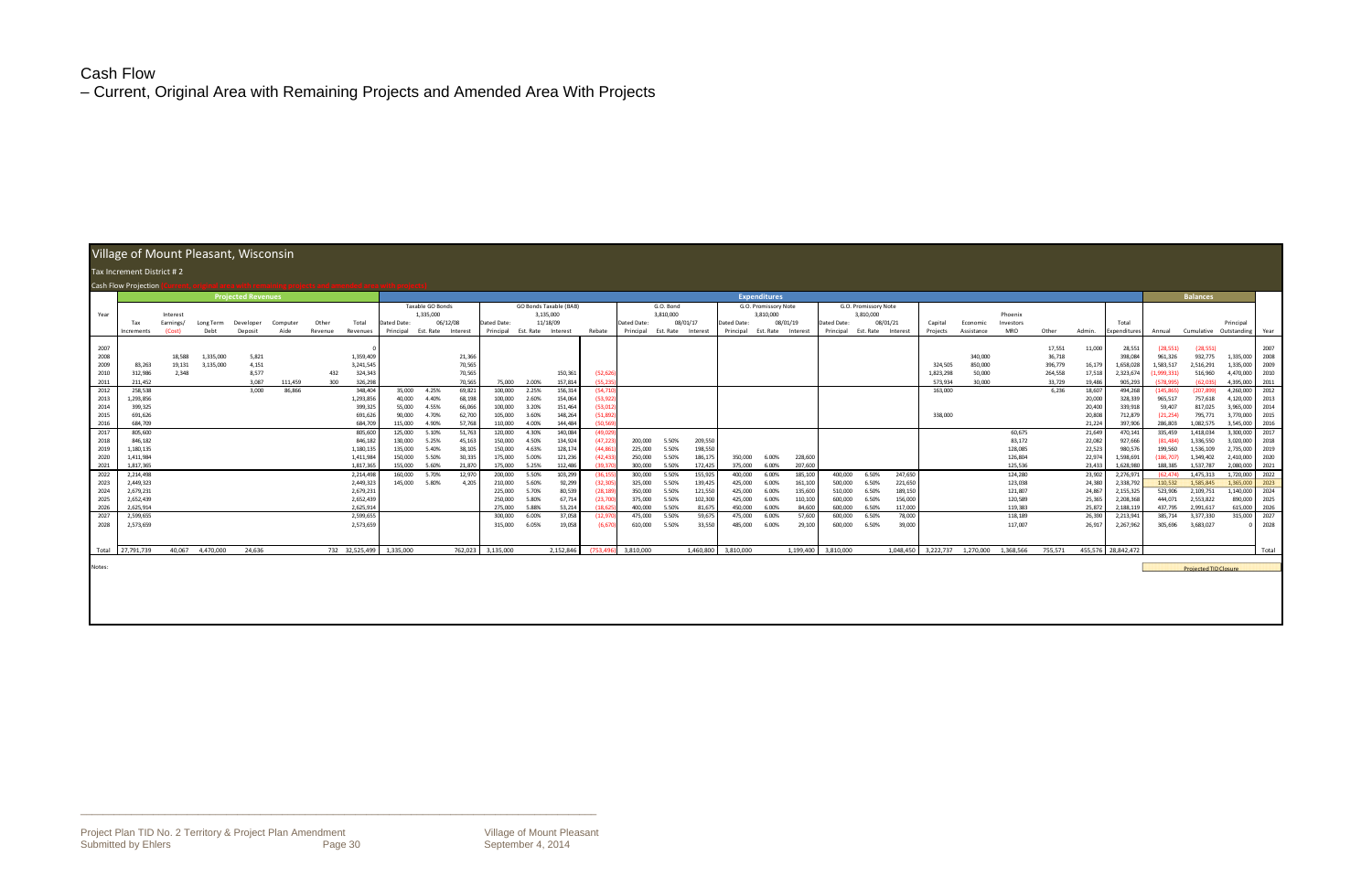There are no lands within the Territory proposed to be included within the District by Amendment that were annexed by the Village on or after January 1, 2004.

### SECTION 12: Estimate of Additional Property to be Devoted to Retail Business

The Village estimates that approximately 4% of the territory within the District, as amended, will be devoted to retail business at the end of the District's maximum expenditure period. This finding is made to fulfill the reporting requirement as contained in Wisconsin Statutes Sections 66.1105(5)(b) and 66.1105(6)(am)1.

### SECTION 13: Proposed Zoning Ordinance Changes

The Village anticipates that a portion of the Territory to be incorporated into the District by Amendment will be rezoned prior to development.

### SECTION 14: Proposed Changes in Master Plan, Map, Building Codes and Village of Mount Pleasant Ordinances

It is expected that this Plan will be complementary to the Village's Master Plan. There are no proposed changes to the Master Plan, map, building codes or other Village ordinances for the implementation of this Plan.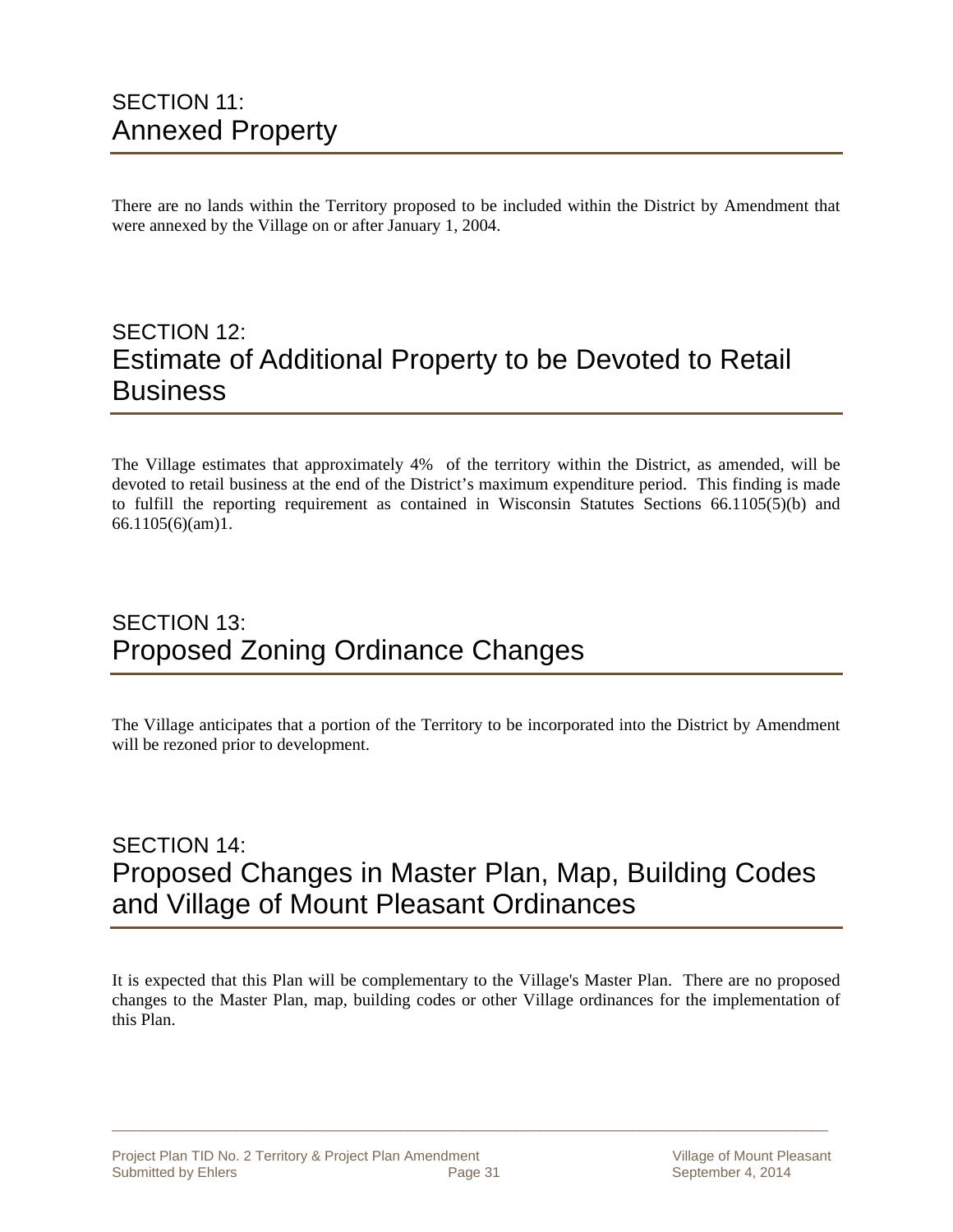It is not anticipated there will be a need to relocate persons or businesses in conjunction with this Plan. In the event relocation or the acquisition of property by eminent domain becomes necessary at some time during the implementation period, the Village will follow applicable Wisconsin Statutes Section chapter 32.

### SECTION 16: Orderly Development and/or Redevelopment of the Village of Mount Pleasant

This amendment contributes to the orderly development and/or redevelopment of the Village by providing the opportunity for continued growth in tax base, job opportunities and general economic activity.

### SECTION 17: List of Estimated Non-Project Costs

Non-Project Costs are public works projects that only partly benefit the District or are not eligible to be paid with tax increments, or costs not eligible to be paid with TIF funds.

#### Examples would include:

A public improvement made within the District that also benefits property outside the District. That portion of the total Project Costs allocable to properties outside of the District would be a non-project cost.

A public improvement made outside the District that only partially benefits property within the District. That portion of the total Project Costs allocable to properties outside of the District would be a nonproject cost.

Projects undertaken within the District as part of the implementation of this Project Plan, the costs of which are paid fully or in part by impact fees, grants, special assessments, or revenues other than tax increments.

The Village does not expect to incur any non-project costs in the implementation of this Project Plan.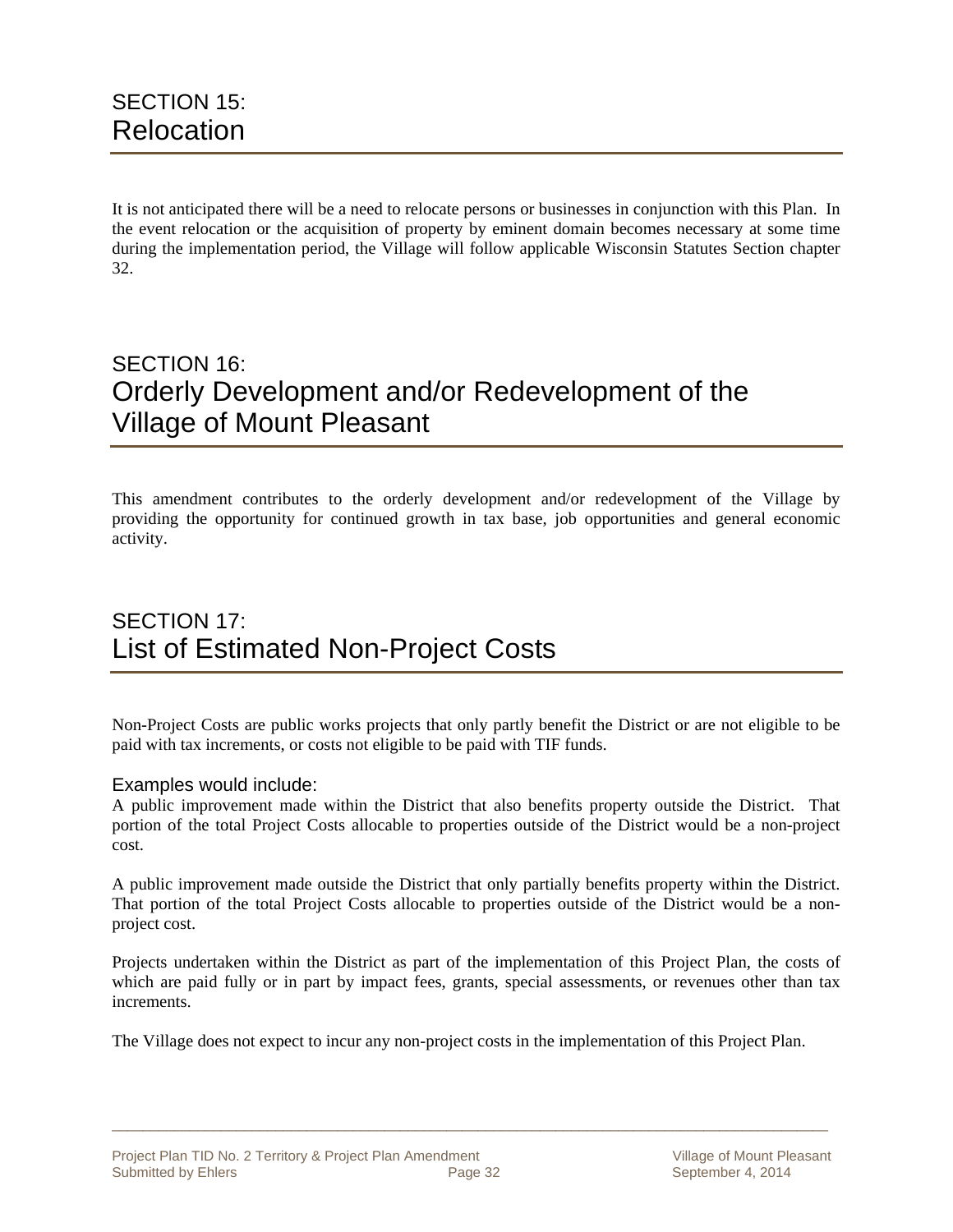### SECTION 18: Opinion of Attorney for the Village of Mount Pleasant Advising Whether the Plan is Complete and Complies with Wisconsin Statutes 66.1105

September 4, 2014

## **SAMPLE**

Mark Gleason, Village President Village of Mount Pleasant 8811 Campus Drive Mount Pleasant, Wisconsin 53406

#### **RE: Village of Mount Pleasant, Wisconsin Tax Incremental District No. 2 Amendment**

Dear Village President:

As Village Attorney for the Village of Mount Pleasant, I have reviewed the Project Plan and, in my opinion, have determined that it is complete and complies with Section 66.1105 of the Wisconsin Statutes. This opinion is provided pursuant to Wisconsin Statutes Section 66.1105(4)(f).

 $\Box$  . The contribution of the contribution of the contribution of the contribution of the contribution of the contribution of the contribution of the contribution of the contribution of the contribution of the contributi

Sincerely,

Attorney Timothy J. Pruitt Village of Mount Pleasant